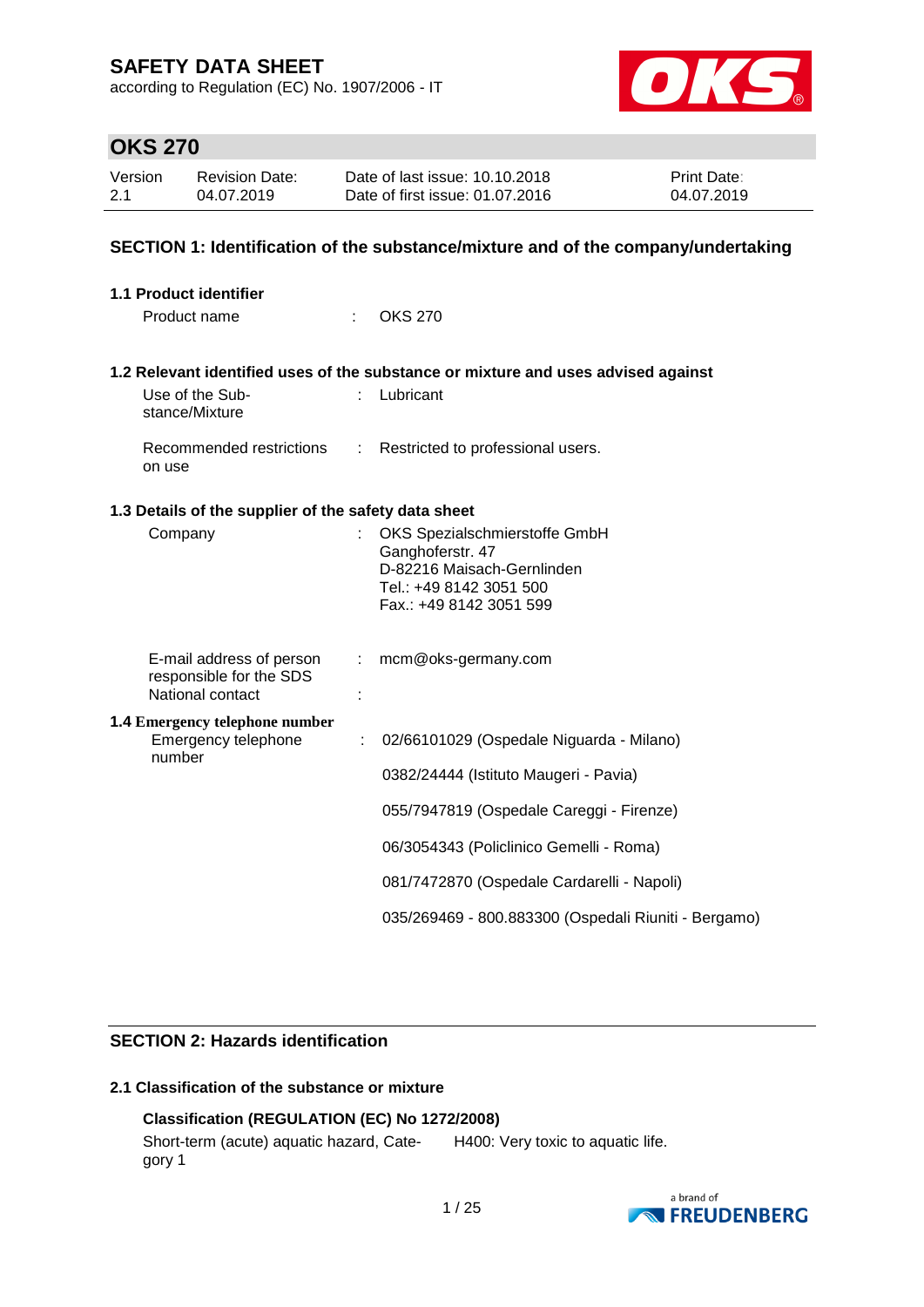according to Regulation (EC) No. 1907/2006 - IT



## **OKS 270**

|  | Date of first issue: 01.07.2016<br>2.1<br>04.07.2019<br>04.07.2019 | Version<br>Date of last issue: 10.10.2018<br><b>Print Date:</b><br><b>Revision Date:</b> |
|--|--------------------------------------------------------------------|------------------------------------------------------------------------------------------|
|--|--------------------------------------------------------------------|------------------------------------------------------------------------------------------|

Long-term (chronic) aquatic hazard, Category 2 H411: Toxic to aquatic life with long lasting effects.

#### **2.2 Label elements**

| Labelling (REGULATION (EC) No 1272/2008)<br>Hazard pictograms | $\mathbf{r}$ |                            |                                                          |
|---------------------------------------------------------------|--------------|----------------------------|----------------------------------------------------------|
| Signal word                                                   |              | Warning                    |                                                          |
| <b>Hazard statements</b>                                      |              | H410                       | Very toxic to aquatic life with long lasting<br>effects. |
| Precautionary statements                                      | $\sim$       | <b>Prevention:</b><br>P273 | Avoid release to the environment.                        |
|                                                               |              | <b>Response:</b><br>P391   | Collect spillage.                                        |

#### **Additional Labelling**

EUH208 Contains Benzenesulfonic acid, di-C10-14-alkyl derivs., calcium salts. May produce an allergic reaction.

### **2.3 Other hazards**

This substance/mixture contains no components considered to be either persistent, bioaccumulative and toxic (PBT), or very persistent and very bioaccumulative (vPvB) at levels of 0.1% or higher.

### **SECTION 3: Composition/information on ingredients**

#### **3.2 Mixtures**

Chemical nature : Mineral oil.

PTFE solid lubricant lithium soap

#### **Hazardous components**

| Chemical name            | CAS-No.                    | Classification   | Concentration  | Concentration |
|--------------------------|----------------------------|------------------|----------------|---------------|
|                          | EC-No.                     |                  | limits         | (% w/w)       |
|                          |                            |                  | M-Factor       |               |
|                          | Index-No.                  |                  | <b>Notes</b>   |               |
|                          | <b>Registration number</b> |                  |                |               |
| distillates (petroleum), | 64742-54-7                 | Asp. Tox.1; H304 |                | $>= 30 - 50$  |
| hydrotreated heavy       | 265-157-1                  |                  |                |               |
| paraffinic               |                            |                  | Note L, Note H |               |

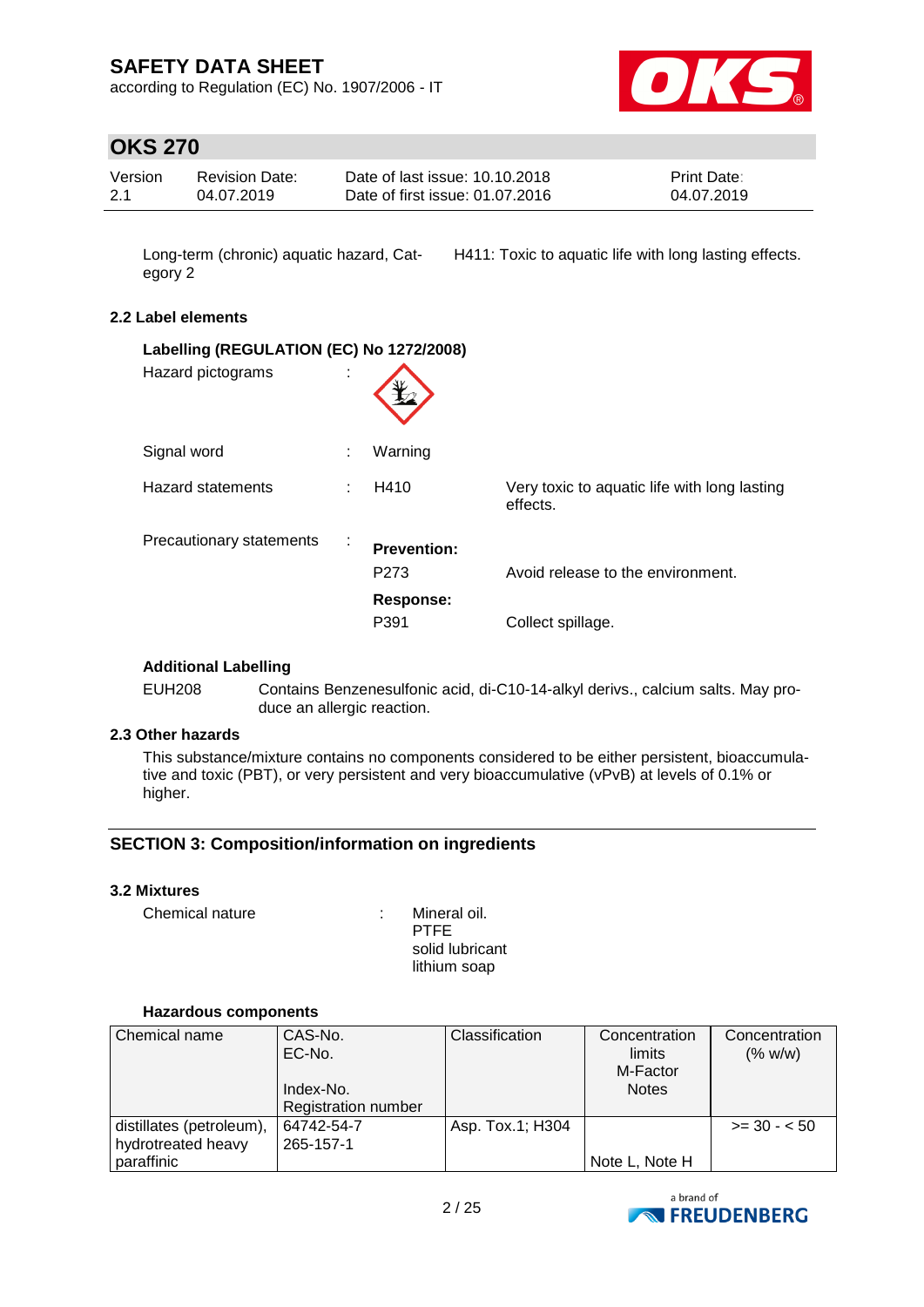according to Regulation (EC) No. 1907/2006 - IT



# **OKS 270**

| Version | <b>Revision Date:</b> | Date of last issue: 10.10.2018  | <b>Print Date:</b> |
|---------|-----------------------|---------------------------------|--------------------|
| 2.1     | 04.07.2019            | Date of first issue: 01.07.2016 | 04.07.2019         |

|                                                                                        | 649-467-00-8                                                                |                                                                                                                   |                                         |                 |
|----------------------------------------------------------------------------------------|-----------------------------------------------------------------------------|-------------------------------------------------------------------------------------------------------------------|-----------------------------------------|-----------------|
| Amines, N-tallow al-<br>kyltrimethylenedi-,<br>oleates                                 | 61791-53-5<br>263-186-4                                                     | Skin Irrit.2; H315<br>Eye Irrit.2; H319<br>STOT RE2; H373<br>Aquatic Acute1;<br>H400<br>Aquatic Chronic1;<br>H410 | M-Factor: 10/1                          | $>= 2,5 - < 10$ |
| zinc oxide                                                                             | 1314-13-2<br>215-222-5<br>030-013-00-7<br>01-2119463881-32-<br><b>XXXX</b>  | Aquatic Acute1;<br>H400<br>Aquatic Chronic1;<br>H410                                                              | M-Factor: 1/1                           | $>= 1 - 2.5$    |
| Benzenesulfonic acid,<br>di-C10-14-alkyl<br>derivs., calcium salts                     | Not Assigned<br>939-603-7<br>01-2119978241-36-<br><b>XXXX</b>               | Skin Sens.1B;<br>H317                                                                                             | $> 10 - 100 %$<br>Skin Sens.1B,<br>H317 | $>= 0,1 - 1$    |
| Substances with a workplace exposure limit :                                           |                                                                             |                                                                                                                   |                                         |                 |
| Distillates (petroleum),<br>hydrotreated heavy<br>paraffinic; Baseoil -<br>unspecified | 64742-54-7<br>265-157-1<br>649-467-00-8<br>01-2119484627-25-<br><b>XXXX</b> |                                                                                                                   | Note L                                  | $>= 20 - 30$    |
| calcium distearate                                                                     | 1592-23-0<br>216-472-8                                                      |                                                                                                                   |                                         | $>= 1 - 10$     |

For explanation of abbreviations see section 16.

### **SECTION 4: First aid measures**

### **4.1 Description of first aid measures**

If inhaled : Remove person to fresh air. If signs/symptoms continue, get medical attention. Keep patient warm and at rest.

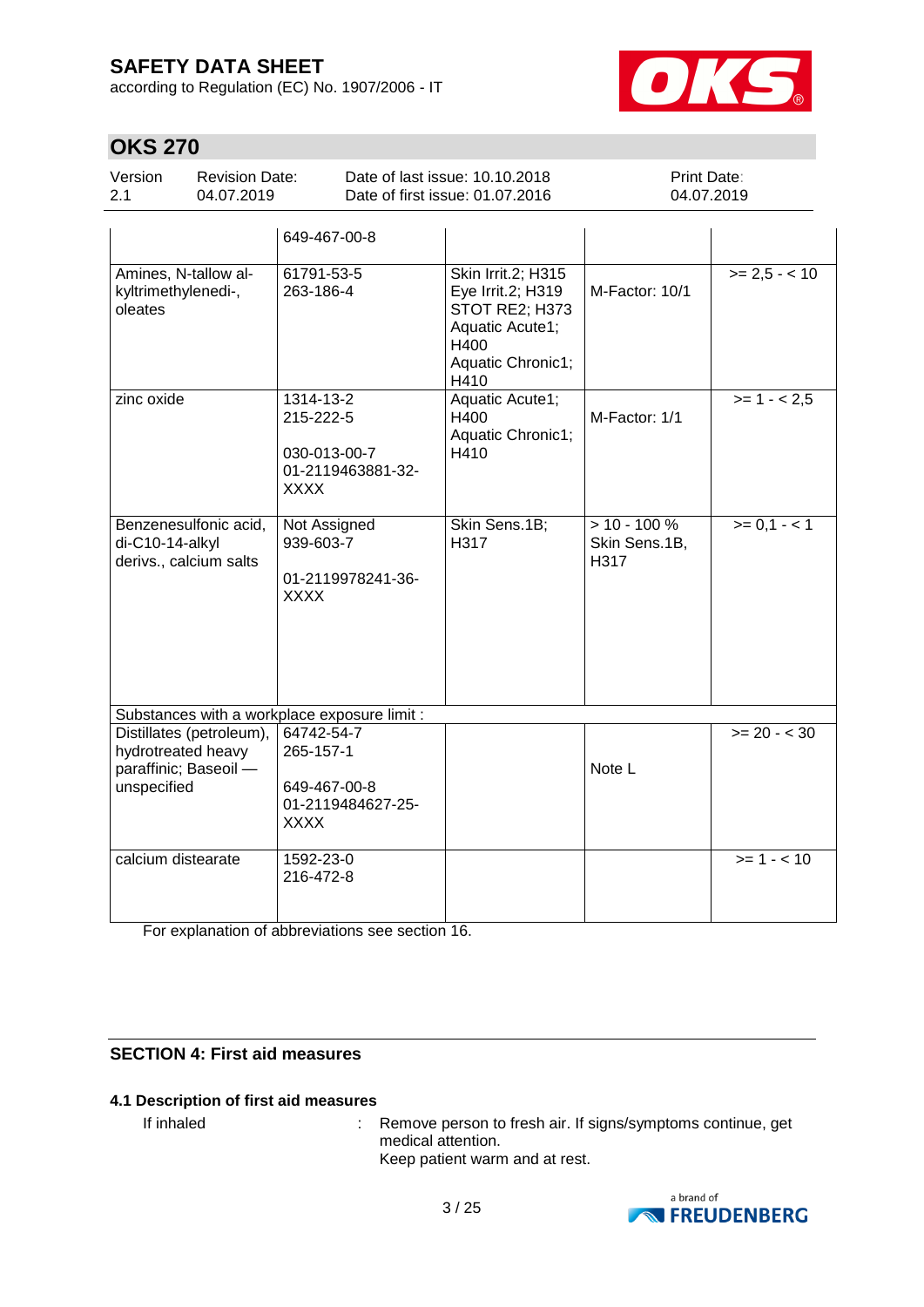according to Regulation (EC) No. 1907/2006 - IT



# **OKS 270**

| Version<br><b>Revision Date:</b><br>04.07.2019<br>2.1 |                        | Date of last issue: 10.10.2018<br>Date of first issue: 01.07.2016 | Print Date:<br>04.07.2019                                                                                                                                                                                                                     |                                                                                                                                     |
|-------------------------------------------------------|------------------------|-------------------------------------------------------------------|-----------------------------------------------------------------------------------------------------------------------------------------------------------------------------------------------------------------------------------------------|-------------------------------------------------------------------------------------------------------------------------------------|
|                                                       |                        | advice.<br>Keep respiratory tract clear.<br>tion.                 |                                                                                                                                                                                                                                               | If unconscious, place in recovery position and seek medical<br>If breathing is irregular or stopped, administer artificial respira- |
| In case of skin contact                               |                        | persists.                                                         | Take off all contaminated clothing immediately.<br>Wash off immediately with soap and plenty of water.<br>Get medical attention immediately if irritation develops and<br>Wash clothing before reuse.<br>Thoroughly clean shoes before reuse. |                                                                                                                                     |
|                                                       | In case of eye contact | for at least 10 minutes.                                          | If eye irritation persists, consult a specialist.                                                                                                                                                                                             | Rinse immediately with plenty of water, also under the eyelids,                                                                     |
| If swallowed                                          |                        | advice.                                                           | Move the victim to fresh air.<br>If unconscious, place in recovery position and seek medical<br>Keep respiratory tract clear.<br>Do not induce vomiting without medical advice.<br>Never give anything by mouth to an unconscious person.     |                                                                                                                                     |

#### **4.2 Most important symptoms and effects, both acute and delayed**

| Symptoms     | : No information available. |  |
|--------------|-----------------------------|--|
| <b>Risks</b> | : None known.               |  |
| .            |                             |  |

### **4.3 Indication of any immediate medical attention and special treatment needed**

Treatment : No information available.

### **SECTION 5: Firefighting measures**

| 5.1 Extinguishing media           |                                                                               |
|-----------------------------------|-------------------------------------------------------------------------------|
| Suitable extinguishing media      | Use water spray, alcohol-resistant foam, dry chemical or car-<br>bon dioxide. |
| Unsuitable extinguishing<br>media | : High volume water jet                                                       |

#### **5.2 Special hazards arising from the substance or mixture**

| Specific hazards during fire- | $\therefore$ Fire may cause evolution of: |
|-------------------------------|-------------------------------------------|
| fighting                      | Carbon oxides                             |
|                               | Halogenated compounds                     |
|                               | Metal oxides                              |
|                               | Nitrogen oxides (NOx)                     |
|                               | Oxides of phosphorus                      |

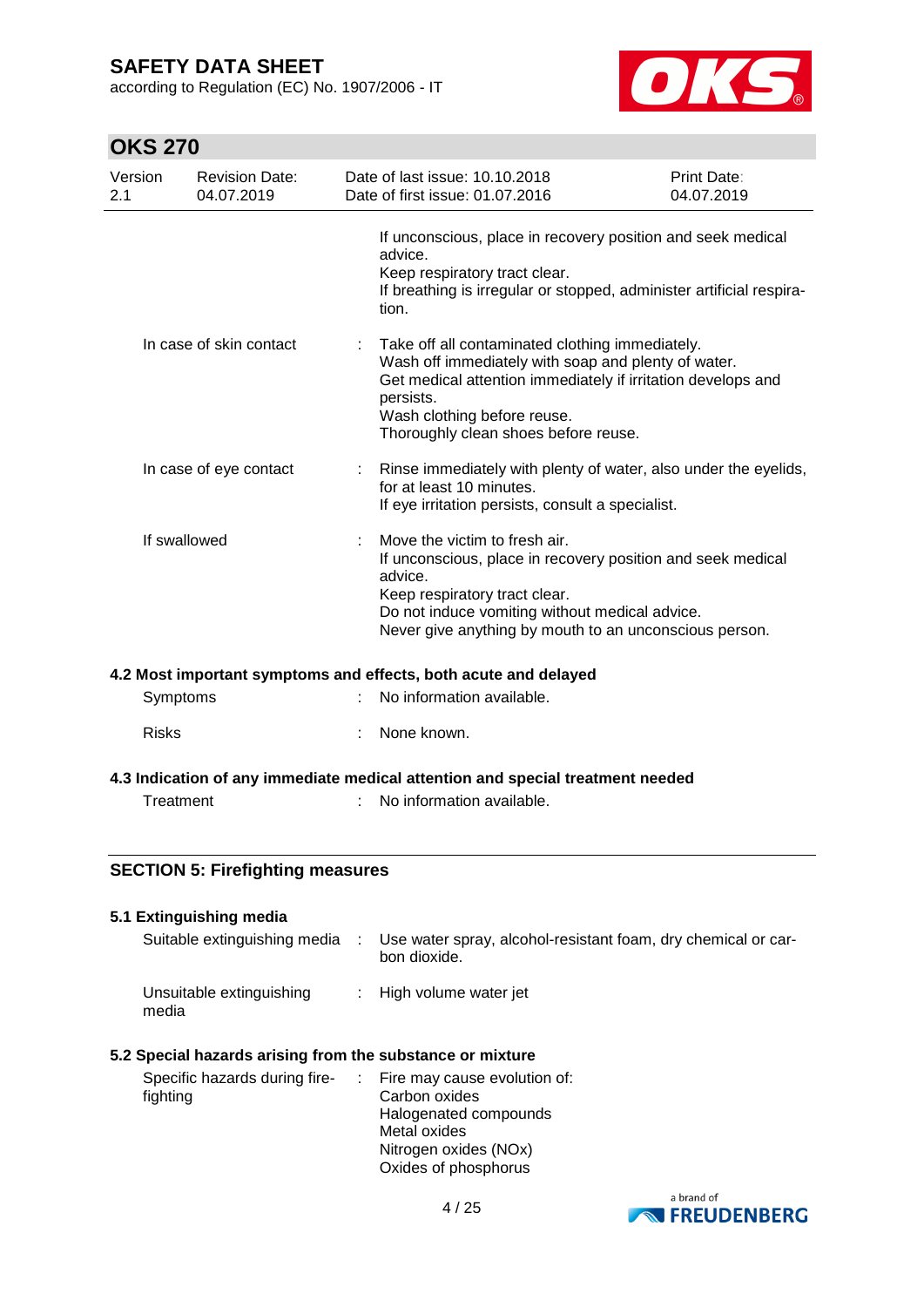according to Regulation (EC) No. 1907/2006 - IT



## **OKS 270**

| Version | Revision Date: | Date of last issue: 10.10.2018  | <b>Print Date:</b> |
|---------|----------------|---------------------------------|--------------------|
| -2.1    | 04.07.2019     | Date of first issue: 01.07.2016 | 04.07.2019         |

### **5.3 Advice for firefighters**

| Special protective equipment :<br>for firefighters | In the event of fire, wear self-contained breathing apparatus.<br>Use personal protective equipment. Exposure to decomposi-<br>tion products may be a hazard to health. |
|----------------------------------------------------|-------------------------------------------------------------------------------------------------------------------------------------------------------------------------|
| Further information                                | Standard procedure for chemical fires.<br>Collect contaminated fire extinguishing water separately. This<br>must not be discharged into drains.                         |

### **SECTION 6: Accidental release measures**

#### **6.1 Personal precautions, protective equipment and emergency procedures**

| Personal precautions                 | : Evacuate personnel to safe areas.<br>Use the indicated respiratory protection if the occupational<br>exposure limit is exceeded and/or in case of product release<br>(dust).<br>Do not breathe vapours, aerosols.<br>Refer to protective measures listed in sections 7 and 8. |
|--------------------------------------|---------------------------------------------------------------------------------------------------------------------------------------------------------------------------------------------------------------------------------------------------------------------------------|
| <b>6.2 Environmental precautions</b> |                                                                                                                                                                                                                                                                                 |
| Environmental precautions            | : Do not allow contact with soil, surface or ground water.<br>If the product contaminates rivers and lakes or drains inform<br>respective authorities.                                                                                                                          |

#### **6.3 Methods and material for containment and cleaning up**

| Methods for cleaning up |  | : Clean up promptly by sweeping or vacuum.<br>Keep in suitable, closed containers for disposal. |
|-------------------------|--|-------------------------------------------------------------------------------------------------|
|-------------------------|--|-------------------------------------------------------------------------------------------------|

#### **6.4 Reference to other sections**

For personal protection see section 8.

#### **SECTION 7: Handling and storage**

### **7.1 Precautions for safe handling**

Advice on safe handling : Avoid contact with skin and eyes. For personal protection see section 8. Smoking, eating and drinking should be prohibited in the application area. Wash hands and face before breaks and immediately after handling the product. Do not get in eyes or mouth or on skin. Do not get on skin or clothing. Do not ingest. Do not repack.

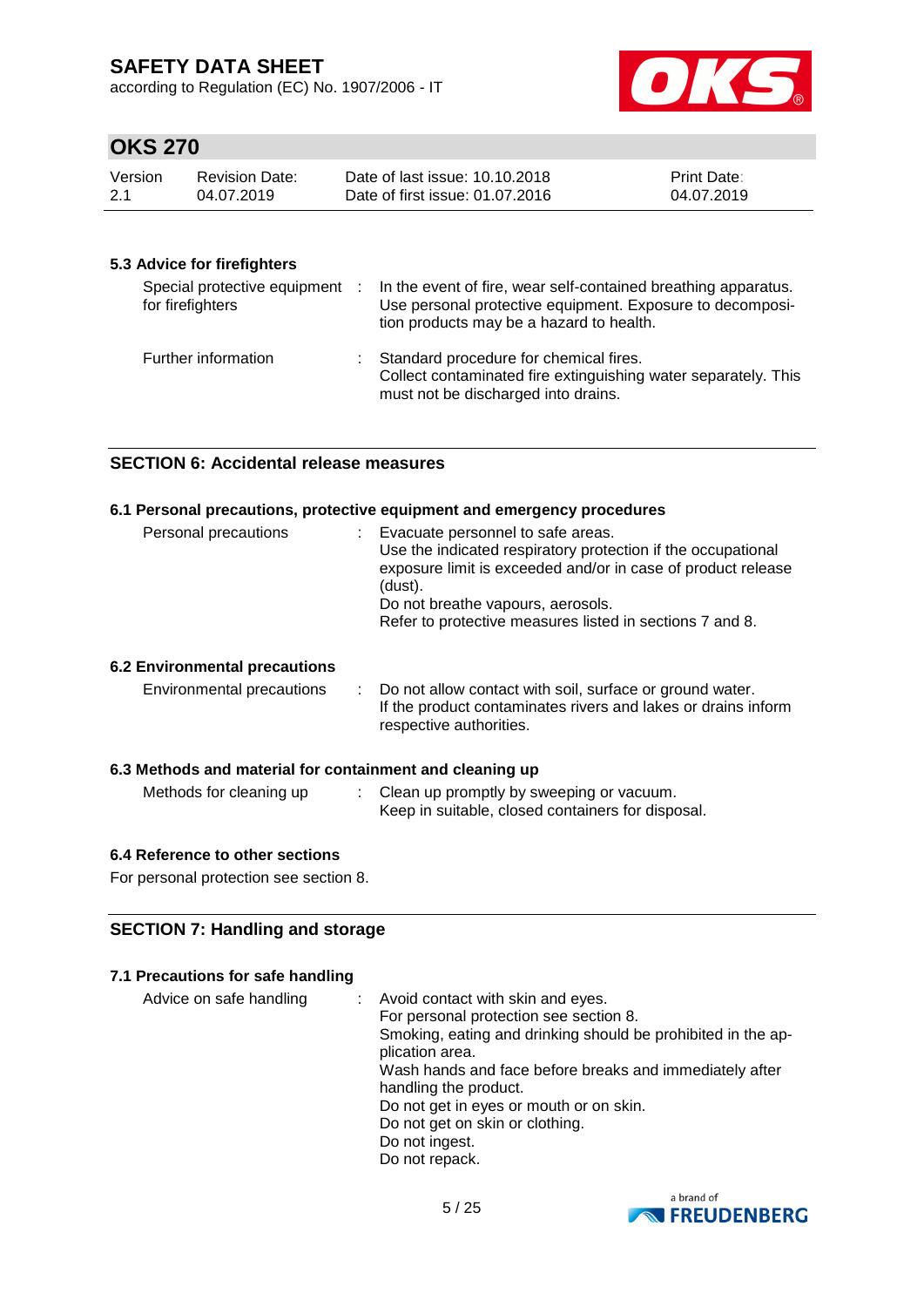according to Regulation (EC) No. 1907/2006 - IT



# **OKS 270**

| Version<br>2.1                                   | <b>Revision Date:</b><br>04.07.2019        |    | Date of last issue: 10.10.2018<br>Date of first issue: 01.07.2016                                                                                                                                                                                                                                                              | <b>Print Date:</b><br>04.07.2019 |
|--------------------------------------------------|--------------------------------------------|----|--------------------------------------------------------------------------------------------------------------------------------------------------------------------------------------------------------------------------------------------------------------------------------------------------------------------------------|----------------------------------|
|                                                  |                                            |    | These safety instructions also apply to empty packaging which<br>may still contain product residues.<br>Keep container closed when not in use.                                                                                                                                                                                 |                                  |
| Hygiene measures                                 |                                            |    | Wash face, hands and any exposed skin thoroughly after<br>handling.                                                                                                                                                                                                                                                            |                                  |
|                                                  |                                            |    | 7.2 Conditions for safe storage, including any incompatibilities                                                                                                                                                                                                                                                               |                                  |
| Requirements for storage<br>areas and containers |                                            | t. | Store in original container. Keep container closed when not in<br>use. Keep in a dry, cool and well-ventilated place. Containers<br>which are opened must be carefully resealed and kept upright<br>to prevent leakage. Store in accordance with the particular<br>national regulations. Keep in properly labelled containers. |                                  |
|                                                  | 7.3 Specific end use(s)<br>Specific use(s) |    | Specific instructions for handling, not required.                                                                                                                                                                                                                                                                              |                                  |
|                                                  |                                            |    |                                                                                                                                                                                                                                                                                                                                |                                  |

### **SECTION 8: Exposure controls/personal protection**

### **8.1 Control parameters**

### **Derived No Effect Level (DNEL) according to Regulation (EC) No. 1907/2006:**

| Substance name                                                                           | <b>End Use</b>       | <b>Exposure routes</b> | Potential health ef-<br>fects | Value              |
|------------------------------------------------------------------------------------------|----------------------|------------------------|-------------------------------|--------------------|
| Distillates (petrole-<br>um), hydrotreated<br>heavy paraffinic;<br>Baseoil - unspecified | Workers              | Inhalation             | Long-term local ef-<br>fects  | 5,6 mg/m3          |
| Amines, N-tallow al-<br>kyltrimethylenedi-,<br>oleates                                   | Workers              | Skin contact           | Long-term systemic<br>effects | $0,04$ mg/kg       |
|                                                                                          | Workers              | Inhalation             | Long-term systemic<br>effects | $0,29$ mg/m $3$    |
| zinc oxide                                                                               | Workers              | Inhalation             | Long-term systemic<br>effects | $5 \text{ mg/m}$ 3 |
|                                                                                          | Workers              | Inhalation             | Long-term local ef-<br>fects  | $0,5$ mg/m $3$     |
|                                                                                          | Workers              | Skin contact           | Long-term systemic<br>effects | 83 mg/kg           |
| Benzenesulfonic acid,<br>di-C10-14-alkyl<br>derivs., calcium salts                       | Workers              | Inhalation             | Long-term systemic<br>effects | 35,26 mg/m3        |
|                                                                                          | Workers              | Inhalation             | Long-term local ef-<br>fects  |                    |
| Remarks:                                                                                 | No hazard identified |                        |                               |                    |

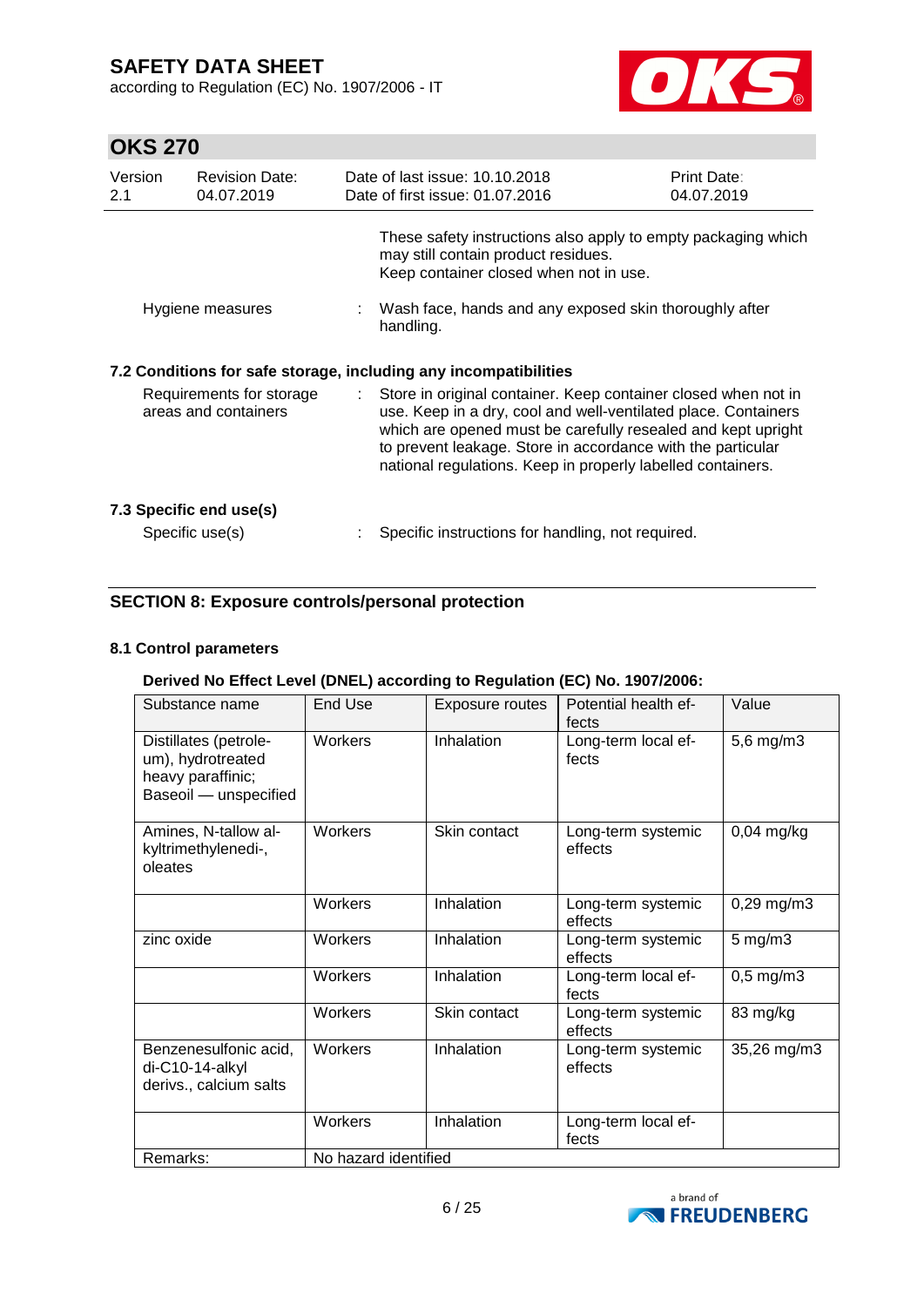according to Regulation (EC) No. 1907/2006 - IT



# **OKS 270**

| Version | <b>Revision Date:</b> | Date of last issue: 10.10.2018  | <b>Print Date:</b> |
|---------|-----------------------|---------------------------------|--------------------|
| 2.1     | 04.07.2019            | Date of first issue: 01.07.2016 | 04.07.2019         |

|          | <b>Workers</b>       | Inhalation | Acute systemic ef-<br>fects   |          |
|----------|----------------------|------------|-------------------------------|----------|
| Remarks: | No hazard identified |            |                               |          |
|          | Workers              | Inhalation | Acute local effects           |          |
| Remarks: | No hazard identified |            |                               |          |
|          | Workers              | Dermal     | Long-term systemic<br>effects | 25 mg/kg |
|          | Workers              | Dermal     | Long-term local ef-<br>fects  |          |
| Remarks: | No hazard identified |            |                               |          |
|          | Workers              | Dermal     | Acute systemic ef-<br>fects   |          |
| Remarks: | No hazard identified |            |                               |          |
|          | Workers              | Dermal     | Acute local effects           |          |
| Remarks: | No hazard identified |            |                               |          |

**Predicted No Effect Concentration (PNEC) according to Regulation (EC) No. 1907/2006:**

| Substance name                                                                        | <b>Environmental Compartment</b>                          | Value         |
|---------------------------------------------------------------------------------------|-----------------------------------------------------------|---------------|
| Distillates (petroleum), hy-<br>drotreated heavy paraffinic;<br>Baseoil - unspecified | Oral                                                      | 9,33 mg/kg    |
| Amines, N-tallow alkyltri-<br>methylenedi-, oleates                                   | Fresh water                                               | 0,00638 mg/l  |
|                                                                                       | Marine water                                              | 0,000638 mg/l |
|                                                                                       | Intermittent use/release                                  | 0,00509 mg/l  |
|                                                                                       | Microbiological Activity in Sewage Treat-<br>ment Systems | 98,6 mg/l     |
|                                                                                       | Fresh water sediment                                      | 204 mg/kg     |
|                                                                                       | Marine sediment                                           | 20,4 mg/kg    |
|                                                                                       | Soil                                                      | 9,93 mg/kg    |
| zinc oxide                                                                            | Fresh water                                               | 0,0206 mg/l   |
|                                                                                       | Marine water                                              | 0,0061 mg/l   |
|                                                                                       | Microbiological Activity in Sewage Treat-<br>ment Systems | $0,100$ mg/l  |
|                                                                                       | Fresh water sediment                                      | 117,8 mg/kg   |
|                                                                                       | Marine sediment                                           | 56,5 mg/kg    |
|                                                                                       | Soil                                                      | 35,6 mg/kg    |
| Benzenesulfonic acid, di-C10-14-<br>alkyl derivs., calcium salts                      | Fresh water                                               | $0,1$ mg/l    |
|                                                                                       | Marine water                                              | $0,1$ mg/l    |
|                                                                                       | Fresh water sediment                                      | 45211 mg/kg   |
|                                                                                       | Marine sediment                                           | 45211 mg/kg   |
|                                                                                       | Microbiological Activity in Sewage Treat-<br>ment Systems | 1000 mg/l     |
|                                                                                       | Air                                                       |               |
| No data available<br>Remarks:                                                         |                                                           |               |
|                                                                                       | Soil                                                      | 36739 mg/kg   |

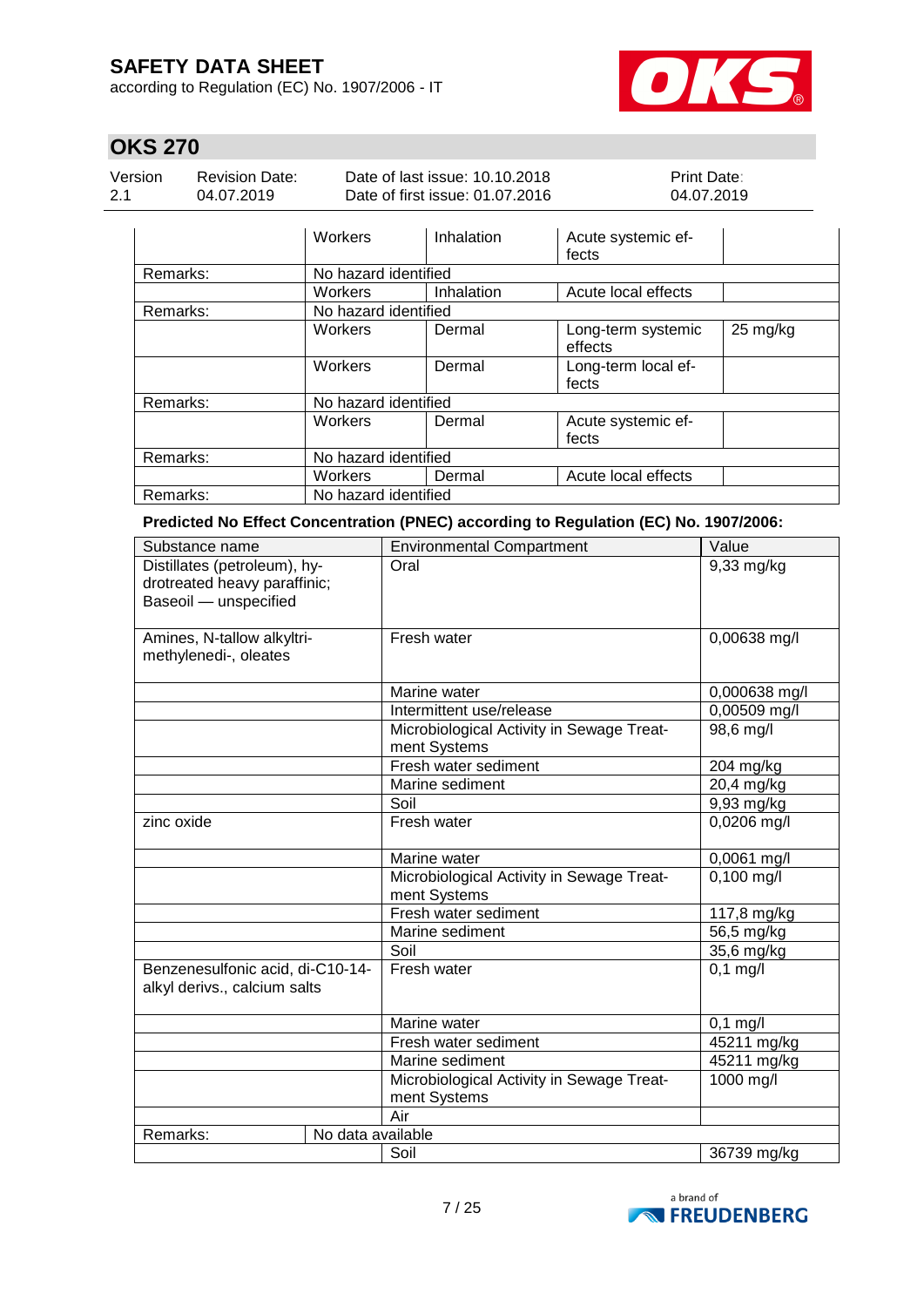according to Regulation (EC) No. 1907/2006 - IT



# **OKS 270**

| Version<br>2.1 | <b>Revision Date:</b><br>04.07.2019             |  | Date of last issue: 10.10.2018<br>Date of first issue: 01.07.2016                                                                                                                                                                                                                                                                      | Print Date:<br>04.07.2019 |  |  |  |
|----------------|-------------------------------------------------|--|----------------------------------------------------------------------------------------------------------------------------------------------------------------------------------------------------------------------------------------------------------------------------------------------------------------------------------------|---------------------------|--|--|--|
|                | <b>8.2 Exposure controls</b>                    |  |                                                                                                                                                                                                                                                                                                                                        |                           |  |  |  |
| none           | <b>Engineering measures</b>                     |  |                                                                                                                                                                                                                                                                                                                                        |                           |  |  |  |
|                | Personal protective equipment                   |  |                                                                                                                                                                                                                                                                                                                                        |                           |  |  |  |
|                | Eye protection                                  |  | Tightly fitting safety goggles                                                                                                                                                                                                                                                                                                         |                           |  |  |  |
|                | Hand protection<br>Material<br>Protective index |  | <b>Fluorinated rubber</b><br>Class 1                                                                                                                                                                                                                                                                                                   |                           |  |  |  |
|                | Remarks                                         |  | Wear protective gloves. The selected protective gloves have<br>to satisfy the specifications of Regulation (EU) 2016/425 and<br>the standard EN 374 derived from it. The break through time<br>depends amongst other things on the material, the thickness<br>and the type of glove and therefore has to be measured for<br>each case. |                           |  |  |  |
|                | Respiratory protection                          |  | Not required; except in case of aerosol formation.                                                                                                                                                                                                                                                                                     |                           |  |  |  |
| Filter type    |                                                 |  | Filter type A-P                                                                                                                                                                                                                                                                                                                        |                           |  |  |  |
|                | Protective measures                             |  | The type of protective equipment must be selected according<br>to the concentration and amount of the dangerous substance<br>at the specific workplace.<br>Choose body protection in relation to its type, to the concen-<br>tration and amount of dangerous substances, and to the spe-                                               |                           |  |  |  |

cific work-place.

### **SECTION 9: Physical and chemical properties**

### **9.1 Information on basic physical and chemical properties**

| Colour                                             |
|----------------------------------------------------|
| beige<br>÷.                                        |
| hydrocarbon-like<br>Odour<br>÷.                    |
| <b>Odour Threshold</b><br>No data available        |
|                                                    |
| Not applicable<br>рH<br>÷.                         |
| : $>190 °C$<br>Drop point<br>(1.013 hPa)           |
| Boiling point/boiling range<br>: No data available |

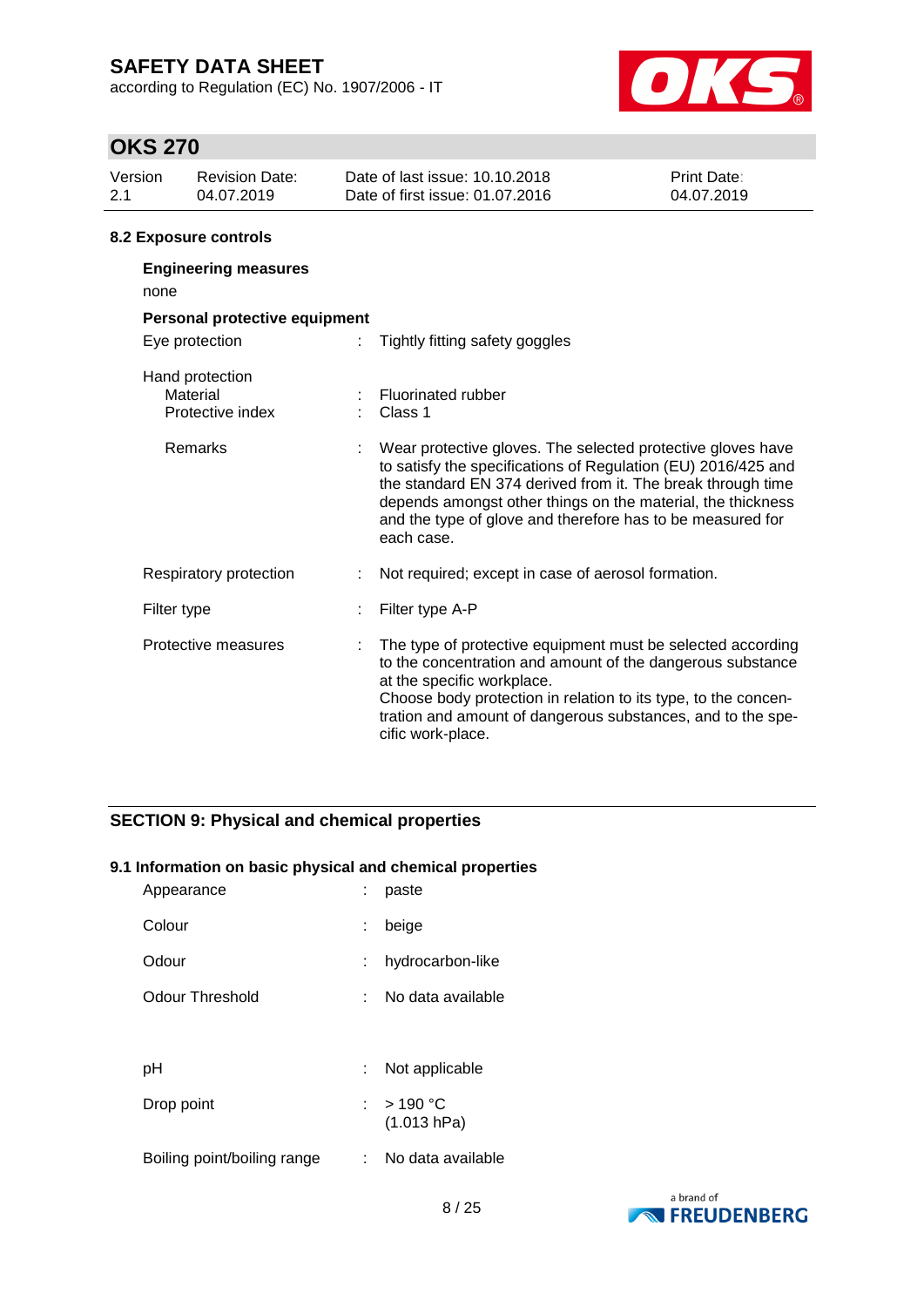according to Regulation (EC) No. 1907/2006 - IT



| Version<br>2.1 |                     | <b>Revision Date:</b><br>04.07.2019        |   | Date of last issue: 10.10.2018<br>Date of first issue: 01.07.2016 | <b>Print Date:</b><br>04.07.2019 |
|----------------|---------------------|--------------------------------------------|---|-------------------------------------------------------------------|----------------------------------|
|                |                     |                                            |   |                                                                   |                                  |
|                | Flash point         |                                            |   | Not applicable                                                    |                                  |
|                |                     | Evaporation rate                           |   | No data available                                                 |                                  |
|                |                     | Flammability (solid, gas)                  |   | <b>Combustible Solids</b>                                         |                                  |
|                |                     | Upper explosion limit                      |   | No data available                                                 |                                  |
|                |                     | Lower explosion limit                      | ÷ | No data available                                                 |                                  |
|                |                     | Vapour pressure                            |   | < 0,01 hPa (20 °C)                                                |                                  |
|                |                     | Relative vapour density                    |   | No data available                                                 |                                  |
|                | Density             |                                            |   | $1,15$ g/cm3<br>(20 °C)                                           |                                  |
|                | <b>Bulk density</b> |                                            |   | No data available                                                 |                                  |
|                |                     | Solubility(ies)<br>Water solubility        | ÷ | insoluble                                                         |                                  |
|                |                     | Solubility in other solvents               | ÷ | No data available                                                 |                                  |
|                |                     | Partition coefficient: n-<br>octanol/water |   | No data available                                                 |                                  |
|                |                     | Auto-ignition temperature                  | ÷ | No data available                                                 |                                  |
|                |                     | Decomposition temperature                  | ÷ | No data available                                                 |                                  |
|                | Viscosity           | Viscosity, dynamic                         | ÷ | No data available                                                 |                                  |
|                |                     | Viscosity, kinematic                       |   | Not applicable                                                    |                                  |
|                |                     | <b>Explosive properties</b>                |   | Not explosive                                                     |                                  |
|                |                     | Oxidizing properties                       |   | No data available                                                 |                                  |
|                |                     | 9.2 Other information                      |   |                                                                   |                                  |
|                |                     | Sublimation point                          |   | No data available                                                 |                                  |
|                |                     | Metal corrosion rate                       |   | Not corrosive to metals                                           |                                  |
|                | Self-ignition       |                                            |   | not auto-flammable                                                |                                  |

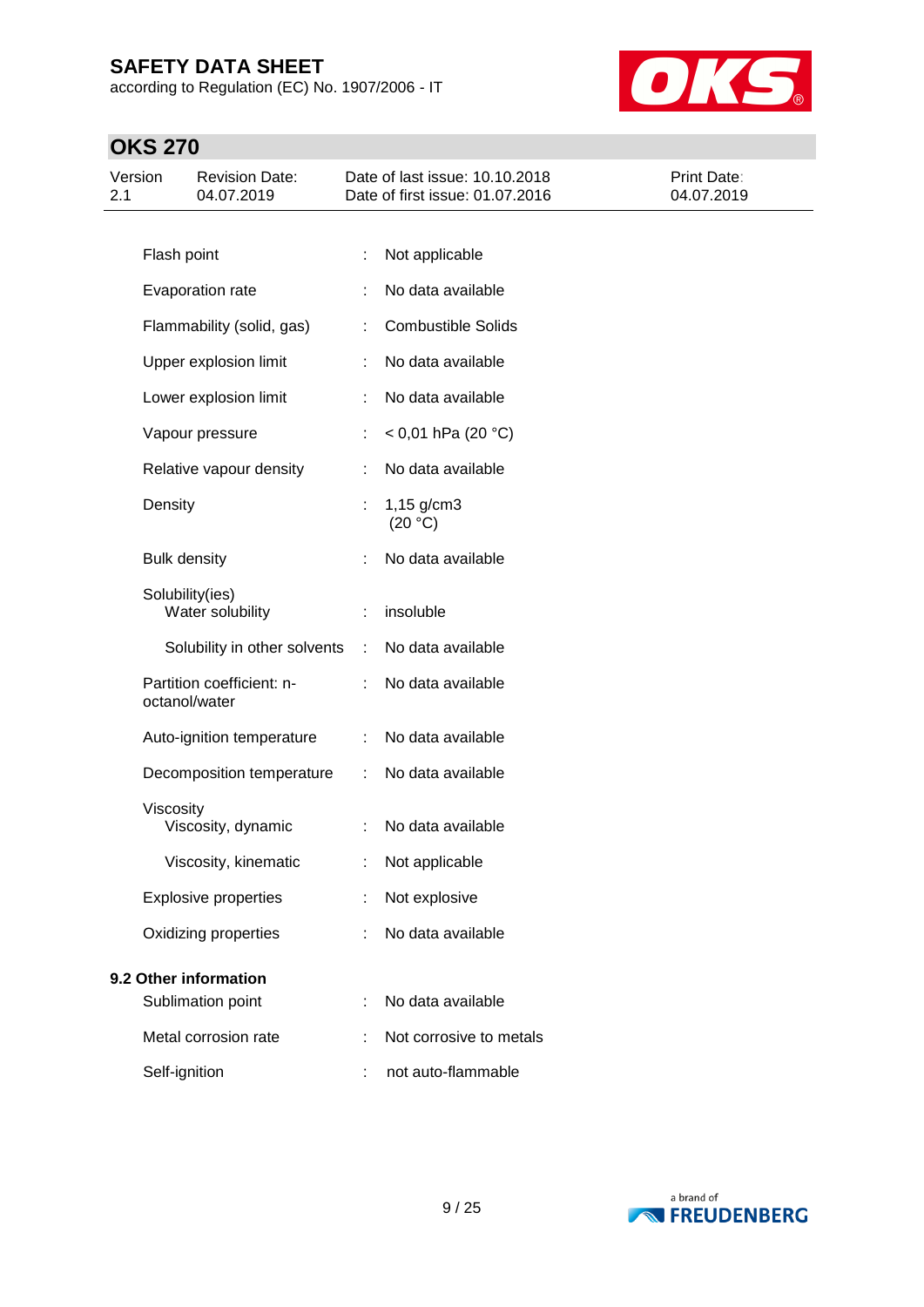according to Regulation (EC) No. 1907/2006 - IT



## **OKS 270**

| Version | <b>Revision Date:</b> | Date of last issue: 10.10.2018  | <b>Print Date:</b> |
|---------|-----------------------|---------------------------------|--------------------|
| 2.1     | 04.07.2019            | Date of first issue: 01.07.2016 | 04.07.2019         |
|         |                       |                                 |                    |

### **SECTION 10: Stability and reactivity**

#### **10.1 Reactivity**

No hazards to be specially mentioned.

#### **10.2 Chemical stability**

Stable under normal conditions.

#### **10.3 Possibility of hazardous reactions**

| Hazardous reactions |  |  |  |  |  | No dangerous reaction known under conditions of normal use. |  |  |
|---------------------|--|--|--|--|--|-------------------------------------------------------------|--|--|
|---------------------|--|--|--|--|--|-------------------------------------------------------------|--|--|

#### **10.4 Conditions to avoid**

Conditions to avoid : No conditions to be specially mentioned.

#### **10.5 Incompatible materials**

Materials to avoid : No materials to be especially mentioned.

### **10.6 Hazardous decomposition products**

No decomposition if stored and applied as directed.

### **SECTION 11: Toxicological information**

### **11.1 Information on toxicological effects**

#### **Acute toxicity**

**Product:**

| Acute oral toxicity       | : Remarks: This information is not available. |
|---------------------------|-----------------------------------------------|
| Acute inhalation toxicity | : Remarks: This information is not available. |
| Acute dermal toxicity     | Remarks: This information is not available.   |

#### **Components:**

#### **distillates (petroleum), hydrotreated heavy paraffinic:**

| Acute oral toxicity       | : LD50 Oral (Rat): $> 5.000$ mg/kg                               |
|---------------------------|------------------------------------------------------------------|
| Acute inhalation toxicity | : $LC50$ (Rat): Exposure time: 4 h<br>Test atmosphere: dust/mist |
| Acute dermal toxicity     | : LD50 Dermal (Rabbit): $> 5.000$ mg/kg                          |

#### **Amines, N-tallow alkyltrimethylenedi-, oleates:**

| Acute oral toxicity | LD50 (Rat): > 5.000 mg/kg |
|---------------------|---------------------------|
|---------------------|---------------------------|

#### **zinc oxide:**

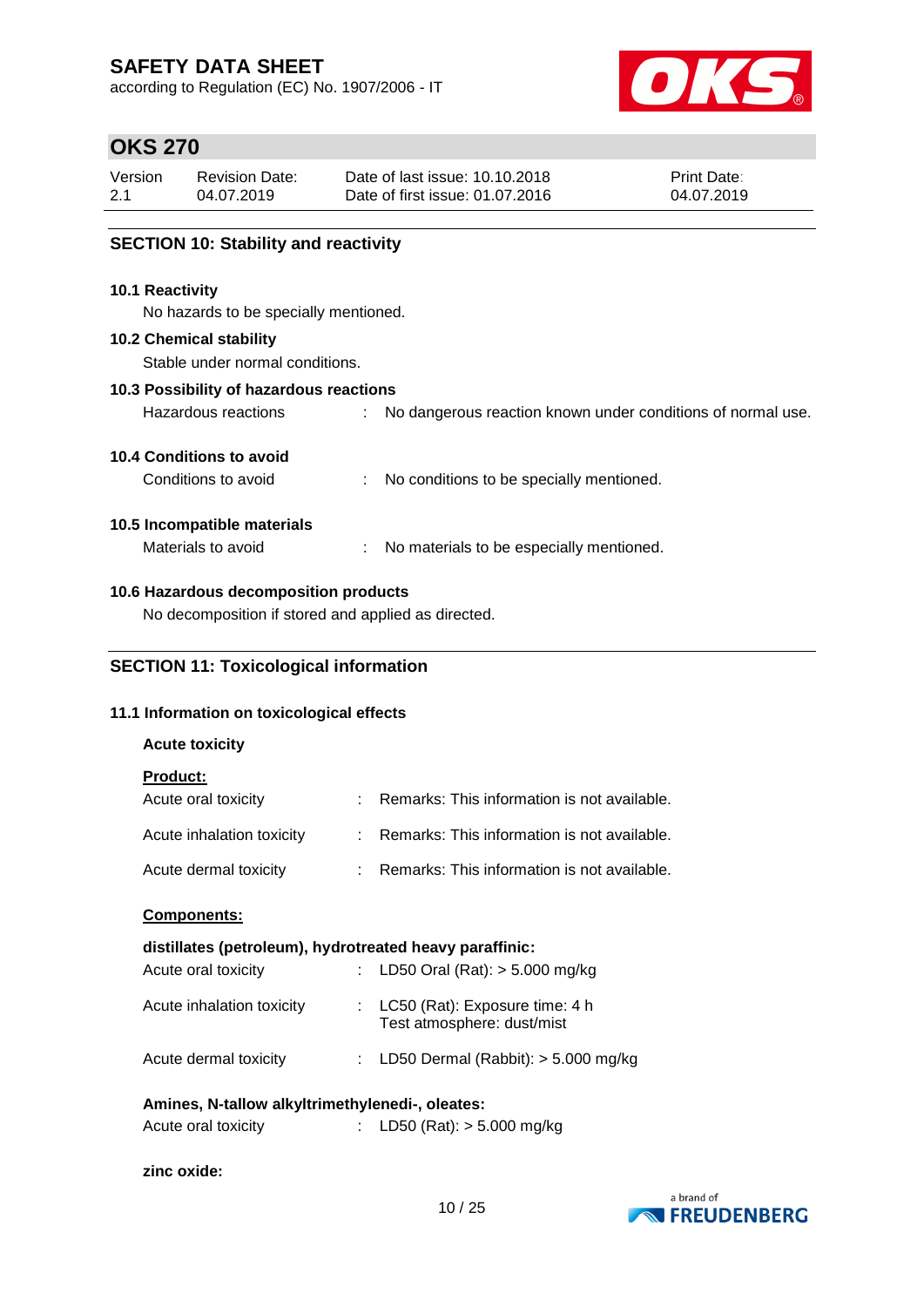according to Regulation (EC) No. 1907/2006 - IT



# **OKS 270**

| Version<br>2.1 | <b>Revision Date:</b><br>04.07.2019                                            |                  | Date of last issue: 10.10.2018<br>Date of first issue: 01.07.2016    |                                                                   | Print Date:<br>04.07.2019                                 |
|----------------|--------------------------------------------------------------------------------|------------------|----------------------------------------------------------------------|-------------------------------------------------------------------|-----------------------------------------------------------|
|                | Acute oral toxicity                                                            |                  | : LD50 (Rat): $>$ 5.000 mg/kg                                        | Method: OECD Test Guideline 401                                   |                                                           |
|                | Acute inhalation toxicity                                                      |                  | : $LC50 (Rat)$ : $> 5.7$ mg/l<br>Exposure time: 4 h<br>tion toxicity | Test atmosphere: dust/mist<br>Method: OECD Test Guideline 403     | Assessment: The substance or mixture has no acute inhala- |
|                | Acute dermal toxicity                                                          |                  | : LD50 (Rat): $> 2.000$ mg/kg<br>GLP: yes<br>toxicity                | Method: OECD Test Guideline 402                                   | Assessment: The substance or mixture has no acute dermal  |
|                | Benzenesulfonic acid, di-C10-14-alkyl derivs., calcium salts:                  |                  |                                                                      |                                                                   |                                                           |
|                | Acute oral toxicity                                                            | ÷.               | LD50 (Rat): $> 5.000$ mg/kg                                          |                                                                   |                                                           |
|                | Acute inhalation toxicity                                                      |                  | $LC50$ (Rat): $> 1.9$ mg/l<br>Exposure time: 4 h<br>tion toxicity    | Test atmosphere: dust/mist                                        | Assessment: The substance or mixture has no acute inhala- |
|                | Acute dermal toxicity                                                          |                  | : LD50 (Rat): $> 2.000$ mg/kg<br>toxicity                            |                                                                   | Assessment: The substance or mixture has no acute dermal  |
|                | Distillates (petroleum), hydrotreated heavy paraffinic; Baseoil - unspecified: |                  |                                                                      |                                                                   |                                                           |
|                | Acute oral toxicity                                                            |                  | LD50 (Rat): $> 5.000$ mg/kg<br>GLP: yes                              | Method: OECD Test Guideline 401                                   |                                                           |
|                | Acute inhalation toxicity                                                      |                  | LC50 (Rat): > 5,53 mg/l<br>Exposure time: 4 h<br>tion toxicity       | Test atmosphere: dust/mist<br>Method: OECD Test Guideline 403     | Assessment: The substance or mixture has no acute inhala- |
|                | Acute dermal toxicity                                                          | $\mathbb{Z}^n$ . |                                                                      | LD50 (Rabbit): $> 5.000$ mg/kg<br>Method: OECD Test Guideline 402 |                                                           |

#### **Skin corrosion/irritation**

### **Product:**

Remarks: This information is not available.

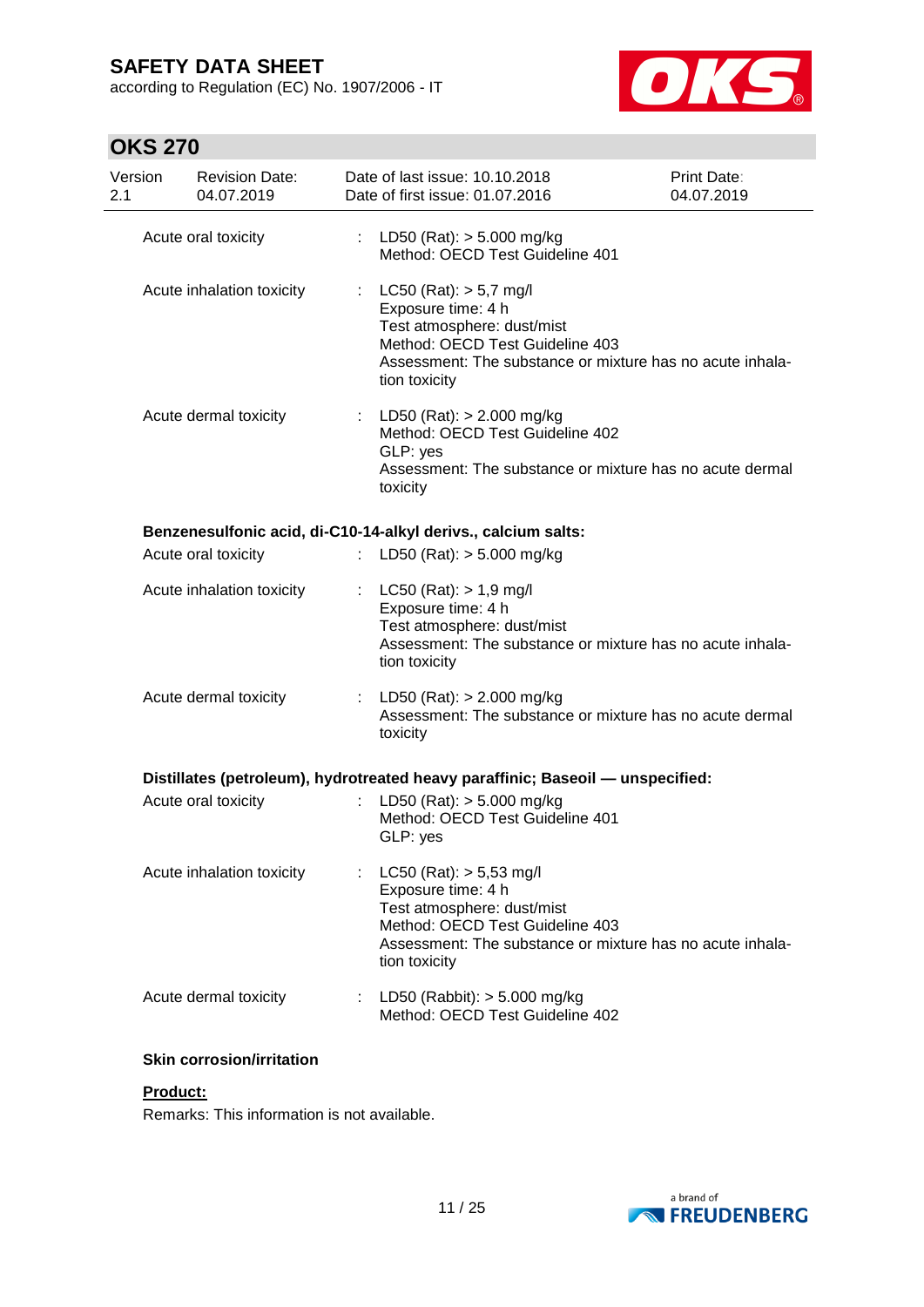according to Regulation (EC) No. 1907/2006 - IT



## **OKS 270**

| Version | <b>Revision Date:</b> | Date of last issue: 10.10.2018  | <b>Print Date:</b> |
|---------|-----------------------|---------------------------------|--------------------|
| 2.1     | 04.07.2019            | Date of first issue: 01.07.2016 | 04.07.2019         |

#### **Components:**

#### **Amines, N-tallow alkyltrimethylenedi-, oleates:**

Species: Rabbit Assessment: Irritating to skin. Result: Irritating to skin.

#### **zinc oxide:**

Species: Rabbit Assessment: No skin irritation Method: OECD Test Guideline 404 Result: No skin irritation

#### **Benzenesulfonic acid, di-C10-14-alkyl derivs., calcium salts:**

Assessment: No skin irritation Method: OECD Test Guideline 404 Result: No skin irritation

#### **Distillates (petroleum), hydrotreated heavy paraffinic; Baseoil — unspecified:**

Species: Rabbit Assessment: No skin irritation Method: OECD Test Guideline 404 Result: No skin irritation GLP: yes

#### **Serious eye damage/eye irritation**

**Product:** Remarks: This information is not available.

#### **Components:**

#### **Amines, N-tallow alkyltrimethylenedi-, oleates:**

Species: Rabbit Assessment: Irritating to eyes. Method: OECD Test Guideline 405 Result: Irritating to eyes.

#### **zinc oxide:**

Species: Rabbit Assessment: No eye irritation Method: OECD Test Guideline 405 Result: No eye irritation GLP: yes

#### **Benzenesulfonic acid, di-C10-14-alkyl derivs., calcium salts:**

Assessment: No eye irritation Method: OECD Test Guideline 405

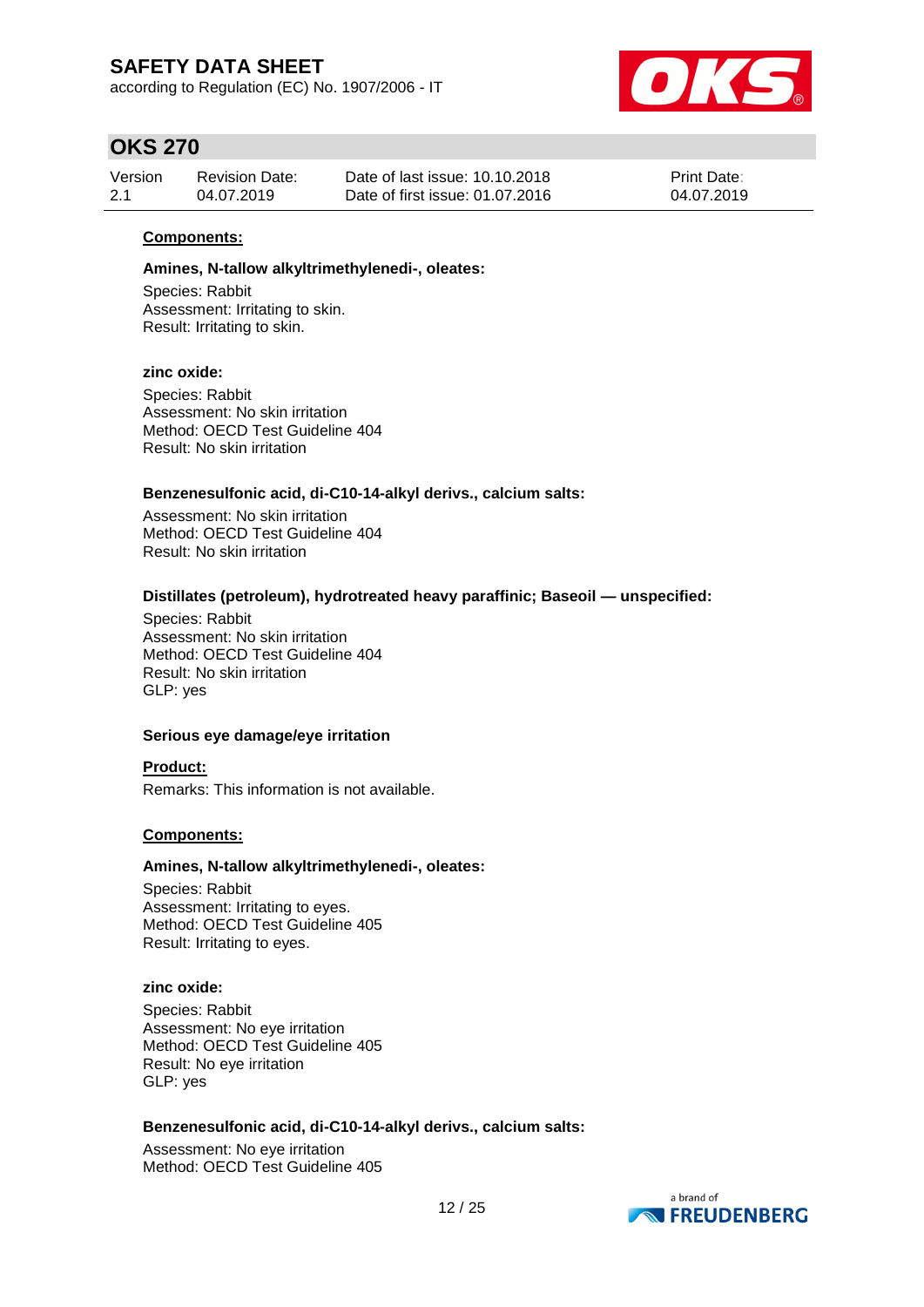according to Regulation (EC) No. 1907/2006 - IT



## **OKS 270**

| Version | <b>Revision Date:</b> | Date of last issue: 10.10.2018  | <b>Print Date:</b> |
|---------|-----------------------|---------------------------------|--------------------|
| 2.1     | 04.07.2019            | Date of first issue: 01.07.2016 | 04.07.2019         |

Result: No skin irritation

#### **Distillates (petroleum), hydrotreated heavy paraffinic; Baseoil — unspecified:**

Species: Rabbit Assessment: No eye irritation Method: OECD Test Guideline 405 Result: No eye irritation GLP: yes

#### **Respiratory or skin sensitisation**

### **Product:**

Remarks: This information is not available.

#### **Components:**

#### **Amines, N-tallow alkyltrimethylenedi-, oleates:**

Assessment: Does not cause skin sensitisation. Result: Does not cause skin sensitisation.

#### **zinc oxide:**

Test Type: Maximisation Test Species: Guinea pig Assessment: Does not cause skin sensitisation. Method: OECD Test Guideline 406 Result: Does not cause skin sensitisation. GLP: yes

#### **Benzenesulfonic acid, di-C10-14-alkyl derivs., calcium salts:**

Assessment: Probability or evidence of low to moderate skin sensitisation rate in humans Result: Probability or evidence of low to moderate skin sensitisation rate in humans

#### **Distillates (petroleum), hydrotreated heavy paraffinic; Baseoil — unspecified:**

Species: Guinea pig Assessment: Does not cause skin sensitisation. Method: OECD Test Guideline 406 Result: Does not cause skin sensitisation. GLP: yes

#### **Germ cell mutagenicity**

| <b>Product:</b>       |                            |
|-----------------------|----------------------------|
| Genotoxicity in vitro | Remarks: No data available |
| Genotoxicity in vivo  | Remarks: No data available |

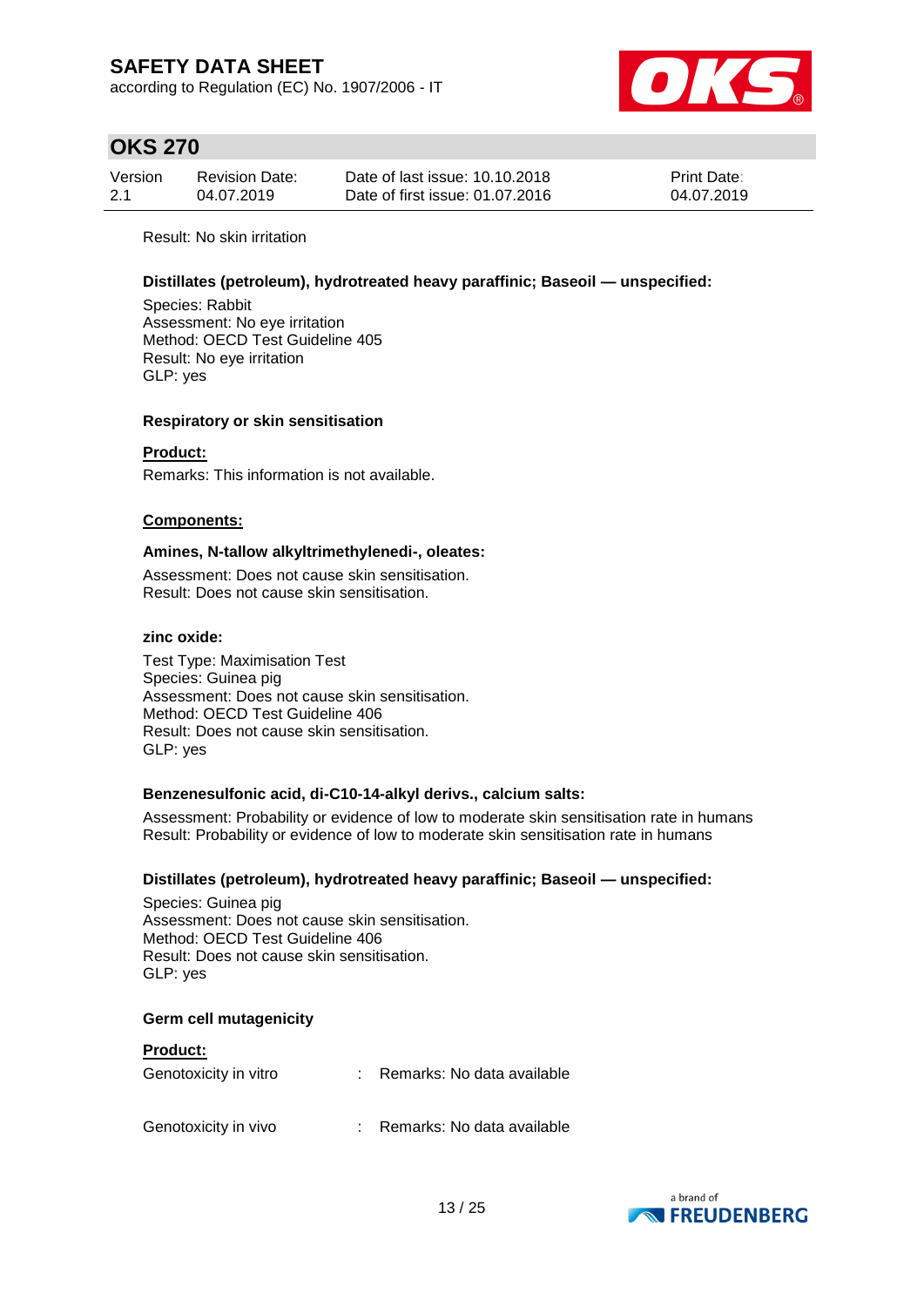according to Regulation (EC) No. 1907/2006 - IT



## **OKS 270**

| Version | Revision Date: | Date of last issue: 10.10.2018  | <b>Print Date:</b> |
|---------|----------------|---------------------------------|--------------------|
| 2.1     | 04.07.2019     | Date of first issue: 01.07.2016 | 04.07.2019         |
|         |                |                                 |                    |

#### **Components:**

# **Amines, N-tallow alkyltrimethylenedi-, oleates:**

| Germ cell mutagenicity- As- | Tests on bacterial or mammalian cell cultures did not show |
|-----------------------------|------------------------------------------------------------|
| sessment                    | mutagenic effects.                                         |

### **zinc oxide:**

| Germ cell mutagenicity- As- | Tests on bacterial or mammalian cell cultures did not show |
|-----------------------------|------------------------------------------------------------|
| sessment                    | mutagenic effects.                                         |

#### **Benzenesulfonic acid, di-C10-14-alkyl derivs., calcium salts:**

| Genotoxicity in vitro | : Test Type: Microbial mutagenesis assay (Ames test)        |
|-----------------------|-------------------------------------------------------------|
|                       | Species: Salmonella typhimurium                             |
|                       | Metabolic activation: with and without metabolic activation |
|                       | Method: OECD Test Guideline 471                             |
|                       | Result: negative                                            |

#### **Carcinogenicity**

**Product:**

Remarks: No data available

#### **Components:**

### **distillates (petroleum), hydrotreated heavy paraffinic:**

| Carcinogenicity - Assess- | Not classifiable as a human carcinogen. |
|---------------------------|-----------------------------------------|
| ment                      |                                         |

#### **Amines, N-tallow alkyltrimethylenedi-, oleates:**

| Carcinogenicity - Assess- | No evidence of carcinogenicity in animal studies. |
|---------------------------|---------------------------------------------------|
| ment                      |                                                   |

#### **zinc oxide:**

| Carcinogenicity - Assess- | Not classifiable as a human carcinogen. |
|---------------------------|-----------------------------------------|
| ment                      |                                         |

#### **Distillates (petroleum), hydrotreated heavy paraffinic; Baseoil — unspecified:**

| Carcinogenicity - Assess- | Not classifiable as a human carcinogen. |
|---------------------------|-----------------------------------------|
| ment                      |                                         |

#### **Reproductive toxicity**

#### **Product:**

| Effects on fertility               | : Remarks: No data available |
|------------------------------------|------------------------------|
| Effects on foetal develop-<br>ment | : Remarks: No data available |

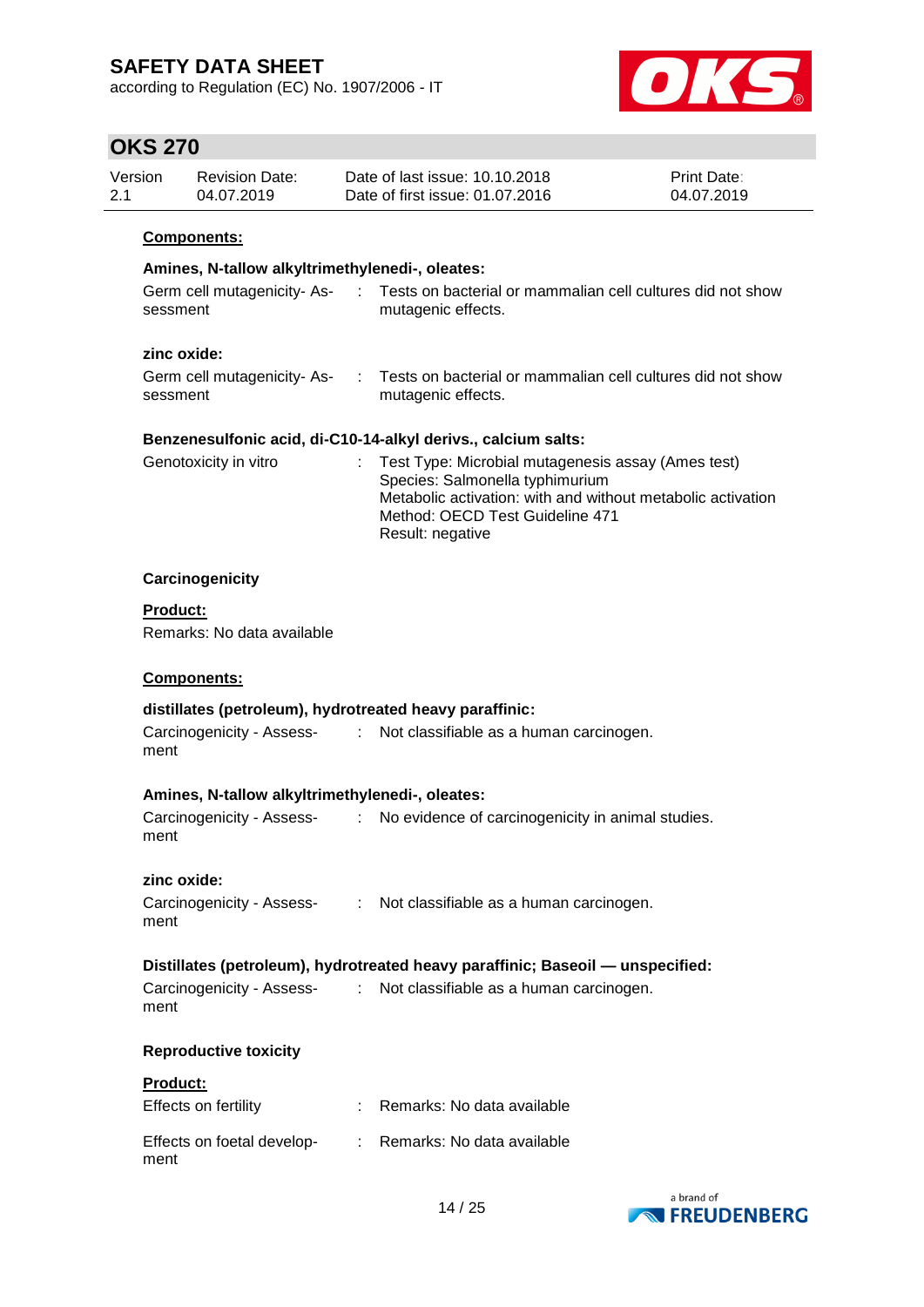according to Regulation (EC) No. 1907/2006 - IT



## **OKS 270**

| Version | <b>Revision Date:</b> | Date of last issue: 10.10.2018  | <b>Print Date:</b> |
|---------|-----------------------|---------------------------------|--------------------|
| 2.1     | 04.07.2019            | Date of first issue: 01.07.2016 | 04.07.2019         |

### **Components:**

#### **Amines, N-tallow alkyltrimethylenedi-, oleates:**

| Reproductive toxicity - As- | No toxicity to reproduction |
|-----------------------------|-----------------------------|
| sessment                    | No toxicity to reproduction |

### **zinc oxide:**

| Reproductive toxicity - As- | No toxicity to reproduction |
|-----------------------------|-----------------------------|
| sessment                    | No toxicity to reproduction |

#### **Benzenesulfonic acid, di-C10-14-alkyl derivs., calcium salts:**

| Reproductive toxicity - As- | No toxicity to reproduction |
|-----------------------------|-----------------------------|
| sessment                    | No toxicity to reproduction |

#### **Distillates (petroleum), hydrotreated heavy paraffinic; Baseoil — unspecified:**

Reproductive toxicity - Assessment : No toxicity to reproduction

#### **STOT - single exposure**

#### **Components:**

#### **Amines, N-tallow alkyltrimethylenedi-, oleates:**

Assessment: The substance or mixture is not classified as specific target organ toxicant, single exposure.

#### **zinc oxide:**

Assessment: The substance or mixture is not classified as specific target organ toxicant, single exposure.

#### **STOT - repeated exposure**

#### **Components:**

#### **Amines, N-tallow alkyltrimethylenedi-, oleates:**

Exposure routes: Ingestion Assessment: May cause damage to organs through prolonged or repeated exposure.

#### **zinc oxide:**

Assessment: The substance or mixture is not classified as specific target organ toxicant, repeated exposure.

#### **Repeated dose toxicity**

#### **Product:**

Remarks: This information is not available.

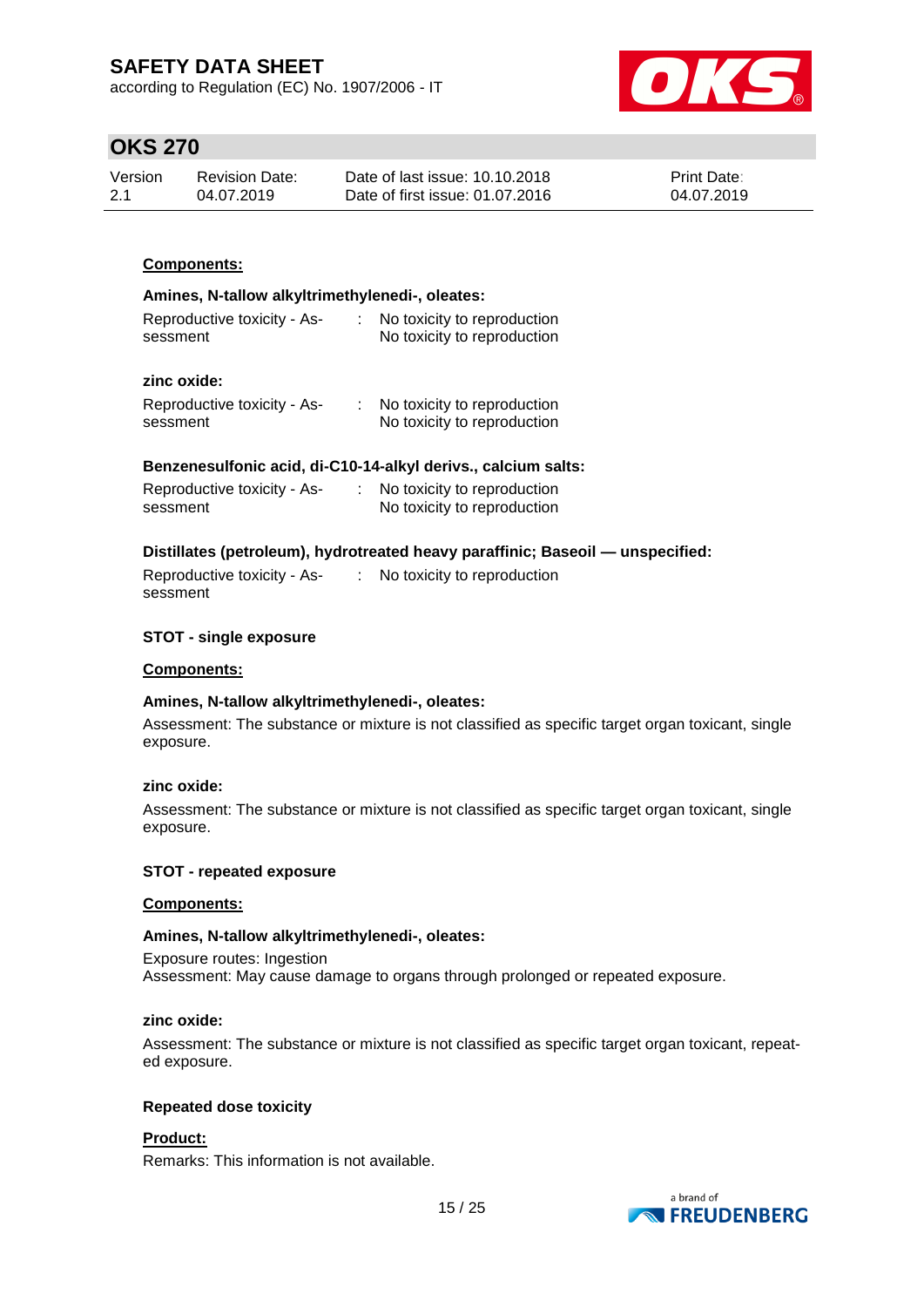according to Regulation (EC) No. 1907/2006 - IT



## **OKS 270**

| Version | Revision Date: | Date of last issue: 10.10.2018  | <b>Print Date:</b> |
|---------|----------------|---------------------------------|--------------------|
| 2.1     | 04.07.2019     | Date of first issue: 01.07.2016 | 04.07.2019         |

### **Aspiration toxicity**

#### **Product:**

This information is not available.

#### **Components:**

#### **distillates (petroleum), hydrotreated heavy paraffinic:**

May be fatal if swallowed and enters airways.

May be harmful if swallowed and enters airways.

#### **zinc oxide:**

No aspiration toxicity classification

### **Distillates (petroleum), hydrotreated heavy paraffinic; Baseoil — unspecified:**

No aspiration toxicity classification

#### **Further information**

#### **Product:**

Remarks: Information given is based on data on the components and the toxicology of similar products.

#### **Components:**

#### **distillates (petroleum), hydrotreated heavy paraffinic:**

Remarks: Information given is based on data on the components and the toxicology of similar products.

### **SECTION 12: Ecological information**

#### **12.1 Toxicity**

| <b>Product:</b>                                                                     |    |                                           |
|-------------------------------------------------------------------------------------|----|-------------------------------------------|
| Toxicity to fish                                                                    |    | Remarks: Very toxic to aquatic organisms. |
| Toxicity to daphnia and other : Remarks: No data available<br>aquatic invertebrates |    |                                           |
| Toxicity to algae                                                                   | ÷. | Remarks: No data available                |
| Toxicity to microorganisms                                                          | ÷  | Remarks: No data available                |

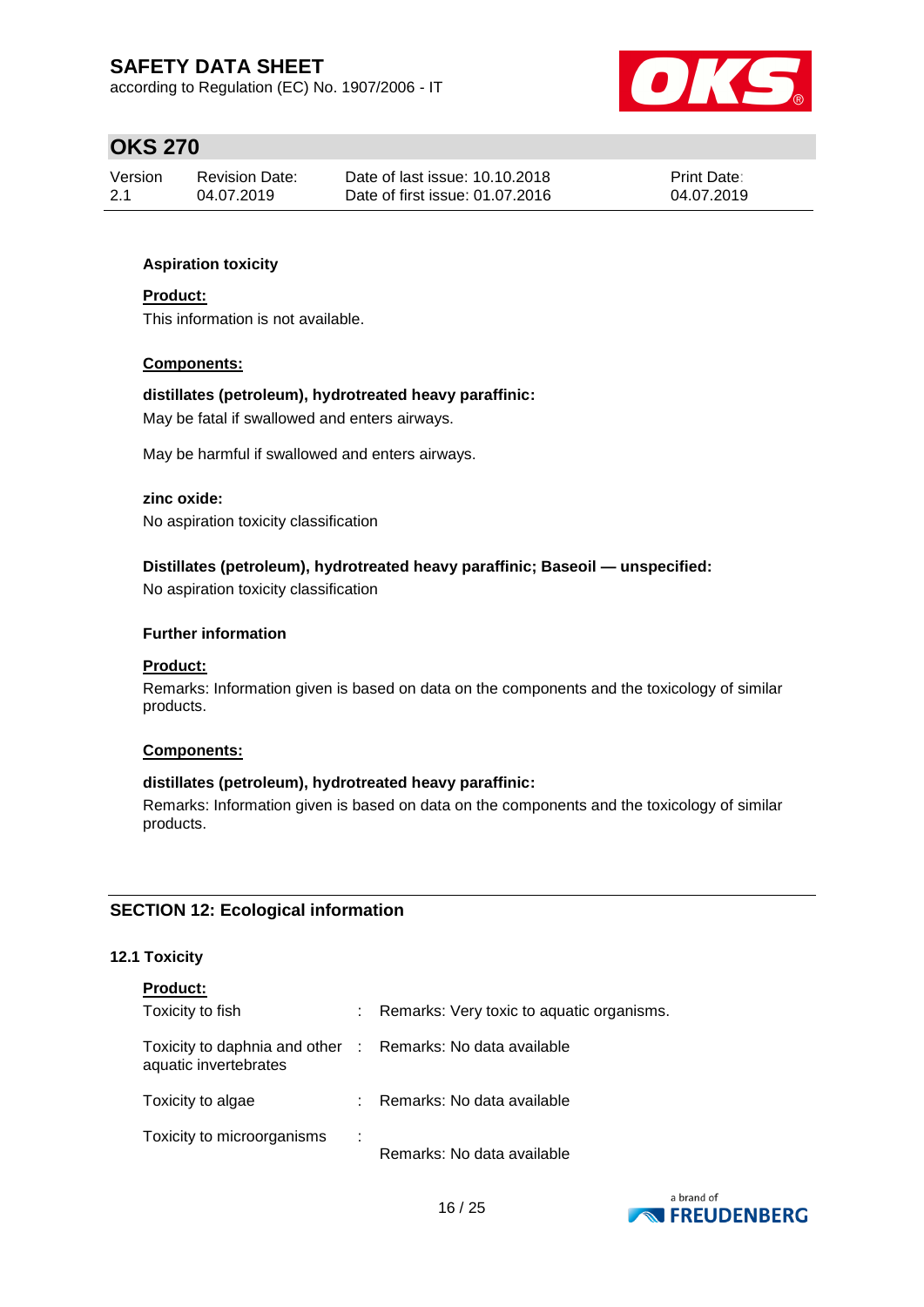according to Regulation (EC) No. 1907/2006 - IT



# **OKS 270**

| Version | Revision Date: | Date of last issue: 10.10.2018  | <b>Print Date:</b> |
|---------|----------------|---------------------------------|--------------------|
| 2.1     | 04.07.2019     | Date of first issue: 01.07.2016 | 04.07.2019         |

### **Components:**

|                                                                                                                  | Amines, N-tallow alkyltrimethylenedi-, oleates:                                                                                         |  |  |  |  |  |  |
|------------------------------------------------------------------------------------------------------------------|-----------------------------------------------------------------------------------------------------------------------------------------|--|--|--|--|--|--|
| Toxicity to fish                                                                                                 | LC50 (Danio rerio (zebra fish)): > 0,1 - 1 mg/l<br>Exposure time: 96 h<br>Method: OECD Test Guideline 203                               |  |  |  |  |  |  |
| aquatic invertebrates                                                                                            | Toxicity to daphnia and other : EC50 (Daphnia magna (Water flea)): > 0,1 - 1 mg/l<br>Exposure time: 48 h                                |  |  |  |  |  |  |
| Toxicity to algae                                                                                                | : EC50 (Pseudokirchneriella subcapitata (green algae)): > 0,01<br>$-0,1$ mg/l<br>Exposure time: 72 h<br>Method: OECD Test Guideline 201 |  |  |  |  |  |  |
| M-Factor (Short-term (acute) :<br>aquatic hazard)                                                                | 10                                                                                                                                      |  |  |  |  |  |  |
| Toxicity to daphnia and other $\therefore$ EC10: > 0,1 - 1 mg/l<br>aquatic invertebrates (Chron-<br>ic toxicity) | Exposure time: 21 d<br>Species: Daphnia magna (Water flea)<br><b>Test Type: Reproduction Test</b><br>Method: OECD Test Guideline 211    |  |  |  |  |  |  |
| M-Factor (Long-term (chron- : 1<br>ic) aquatic hazard)                                                           |                                                                                                                                         |  |  |  |  |  |  |
| <b>Ecotoxicology Assessment</b><br>Short-term (acute) aquatic : Very toxic to aquatic life.<br>hazard            |                                                                                                                                         |  |  |  |  |  |  |
| hazard                                                                                                           | Long-term (chronic) aquatic : Very toxic to aquatic life with long lasting effects.                                                     |  |  |  |  |  |  |
| zinc oxide:                                                                                                      |                                                                                                                                         |  |  |  |  |  |  |
| Toxicity to fish                                                                                                 | : LC50 (Danio rerio (zebra fish)): 1,55 mg/l<br>Exposure time: 96 h<br>Test Type: static test                                           |  |  |  |  |  |  |
| Toxicity to daphnia and other :<br>aquatic invertebrates                                                         | EC50 (Daphnia magna (Water flea)): 1 mg/l<br>Exposure time: 48 h<br>Test Type: static test                                              |  |  |  |  |  |  |
|                                                                                                                  | Method: OECD Test Guideline 202                                                                                                         |  |  |  |  |  |  |

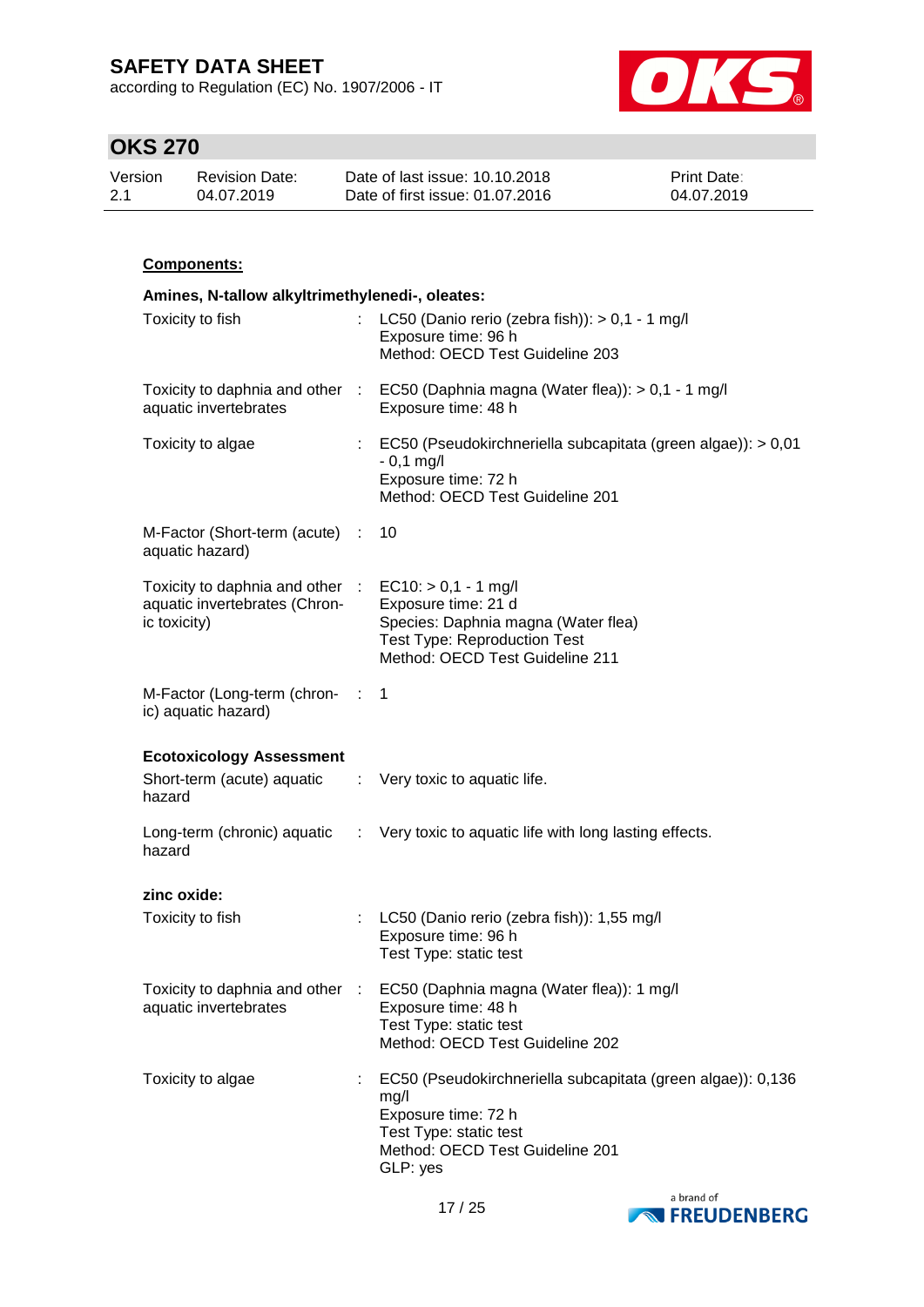according to Regulation (EC) No. 1907/2006 - IT



| Version<br>2.1 |              | <b>Revision Date:</b><br>04.07.2019                              |                | Date of last issue: 10.10.2018<br>Date of first issue: 01.07.2016                                                                                       | Print Date:<br>04.07.2019 |
|----------------|--------------|------------------------------------------------------------------|----------------|---------------------------------------------------------------------------------------------------------------------------------------------------------|---------------------------|
|                |              |                                                                  |                |                                                                                                                                                         |                           |
|                |              | M-Factor (Short-term (acute) : 1<br>aquatic hazard)              |                |                                                                                                                                                         |                           |
|                |              | Toxicity to microorganisms                                       |                | EC50 (activated sludge): $> 1.000$ mg/l<br>Exposure time: 3 h<br>Method: OECD Test Guideline 209<br>GLP: yes                                            |                           |
|                | ic toxicity) | Toxicity to daphnia and other :<br>aquatic invertebrates (Chron- |                | $0,04$ mg/l<br>Exposure time: 21 d<br>Species: Daphnia magna (Water flea)<br>Test Type: semi-static test<br>Method: OECD Test Guideline 211             |                           |
|                |              | M-Factor (Long-term (chron-<br>ic) aquatic hazard)               | <b>COLLECT</b> | -1                                                                                                                                                      |                           |
|                |              |                                                                  |                | Benzenesulfonic acid, di-C10-14-alkyl derivs., calcium salts:                                                                                           |                           |
|                |              | Toxicity to fish                                                 |                | LC50 (Oncorhynchus mykiss (rainbow trout)): > 100 mg/l<br>Exposure time: 96 h<br>Method: OECD Test Guideline 203                                        |                           |
|                |              | Toxicity to daphnia and other :<br>aquatic invertebrates         |                | (Daphnia magna (Water flea)): > 100 mg/l<br>Exposure time: 48 h<br>Method: OECD Test Guideline 202                                                      |                           |
|                |              | Toxicity to algae                                                |                | NOELR (Desmodesmus subspicatus (green algae)): 100 mg/l<br>Exposure time: 72 h<br>Method: OECD Test Guideline 201                                       |                           |
|                |              |                                                                  |                | EL50 (Desmodesmus subspicatus (green algae)): > 100 mg/l<br>Exposure time: 72 h<br>Method: OECD Test Guideline 201                                      |                           |
|                |              | Toxicity to microorganisms                                       |                | EC50 (activated sludge): > 10.000 mg/l<br>Exposure time: 3 h<br>Method: OECD Test Guideline 209                                                         |                           |
|                |              |                                                                  |                | Distillates (petroleum), hydrotreated heavy paraffinic; Baseoil - unspecified:                                                                          |                           |
|                |              | Toxicity to fish                                                 |                | LC50 (Pimephales promelas (fathead minnow)): > 100 mg/l<br>Exposure time: 96 h<br>Test Type: static test<br>Method: OECD Test Guideline 203<br>GLP: yes |                           |
|                |              | Toxicity to daphnia and other :<br>aquatic invertebrates         |                | EC50 (Daphnia magna (Water flea)): > 10.000 mg/l<br>Exposure time: 48 h<br>Test Type: Immobilization<br>Method: OECD Test Guideline 202<br>GLP: yes     |                           |

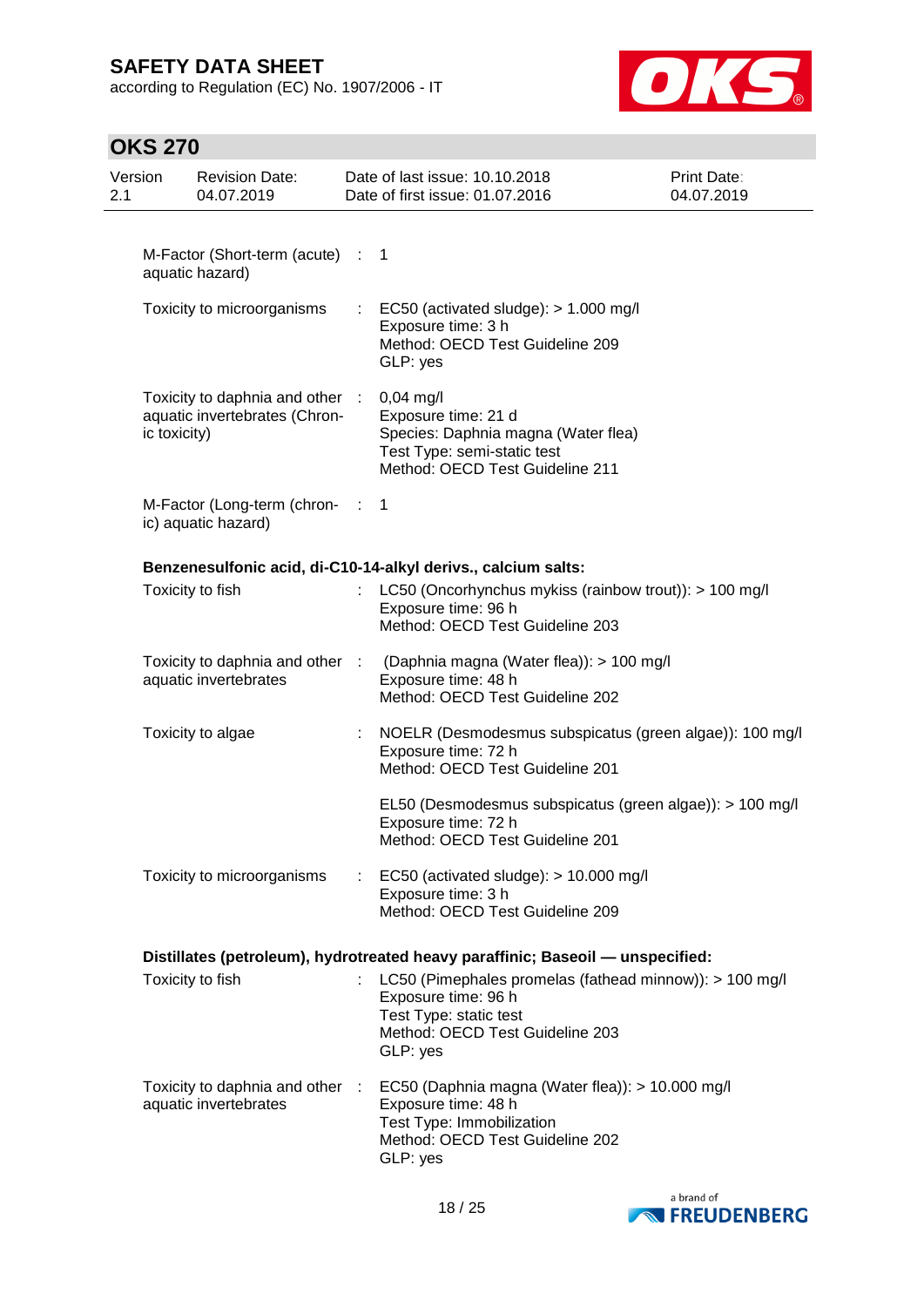according to Regulation (EC) No. 1907/2006 - IT



| Version<br>2.1 |                 | <b>Revision Date:</b><br>04.07.2019                              | Date of last issue: 10.10.2018<br>Date of first issue: 01.07.2016                                                                                                                                                       | Print Date:<br>04.07.2019 |
|----------------|-----------------|------------------------------------------------------------------|-------------------------------------------------------------------------------------------------------------------------------------------------------------------------------------------------------------------------|---------------------------|
|                | ic toxicity)    | Toxicity to daphnia and other :<br>aquatic invertebrates (Chron- | NOEC: 10 mg/l<br>Exposure time: 21 d<br>Species: Daphnia magna (Water flea)<br>Test Type: semi-static test<br>Method: OECD Test Guideline 211<br>GLP: yes                                                               |                           |
|                |                 | 12.2 Persistence and degradability                               |                                                                                                                                                                                                                         |                           |
|                | <b>Product:</b> | Biodegradability                                                 | Remarks: No data available                                                                                                                                                                                              |                           |
|                | ity             |                                                                  | Physico-chemical removabil- : Remarks: No data available                                                                                                                                                                |                           |
|                |                 | Components:                                                      |                                                                                                                                                                                                                         |                           |
|                |                 | Amines, N-tallow alkyltrimethylenedi-, oleates:                  |                                                                                                                                                                                                                         |                           |
|                |                 | Biodegradability                                                 | Result: rapidly biodegradable                                                                                                                                                                                           |                           |
|                | zinc oxide:     |                                                                  |                                                                                                                                                                                                                         |                           |
|                |                 | Biodegradability                                                 | Remarks: The methods for determining biodegradability are<br>not applicable to inorganic substances.                                                                                                                    |                           |
|                |                 |                                                                  | Benzenesulfonic acid, di-C10-14-alkyl derivs., calcium salts:                                                                                                                                                           |                           |
|                |                 | Biodegradability                                                 | Result: Not readily biodegradable.<br>Biodegradation: 8 %<br>Exposure time: 28 d<br>Method: OECD Test Guideline 301D                                                                                                    |                           |
|                |                 |                                                                  | Distillates (petroleum), hydrotreated heavy paraffinic; Baseoil - unspecified:                                                                                                                                          |                           |
|                |                 | Biodegradability                                                 | Test Type: aerobic<br>Inoculum: activated sludge<br>Result: Not rapidly biodegradable<br>Biodegradation: 3 %<br>Exposure time: 28 d<br>Method: OECD Test Guideline 301B<br>GLP: yes                                     |                           |
|                |                 | 12.3 Bioaccumulative potential                                   |                                                                                                                                                                                                                         |                           |
|                | Product:        |                                                                  |                                                                                                                                                                                                                         |                           |
|                |                 | <b>Bioaccumulation</b>                                           | Remarks: This mixture contains no substance considered to<br>be persistent, bioaccumulating and toxic (PBT).<br>This mixture contains no substance considered to be very<br>persistent and very bioaccumulating (vPvB). |                           |

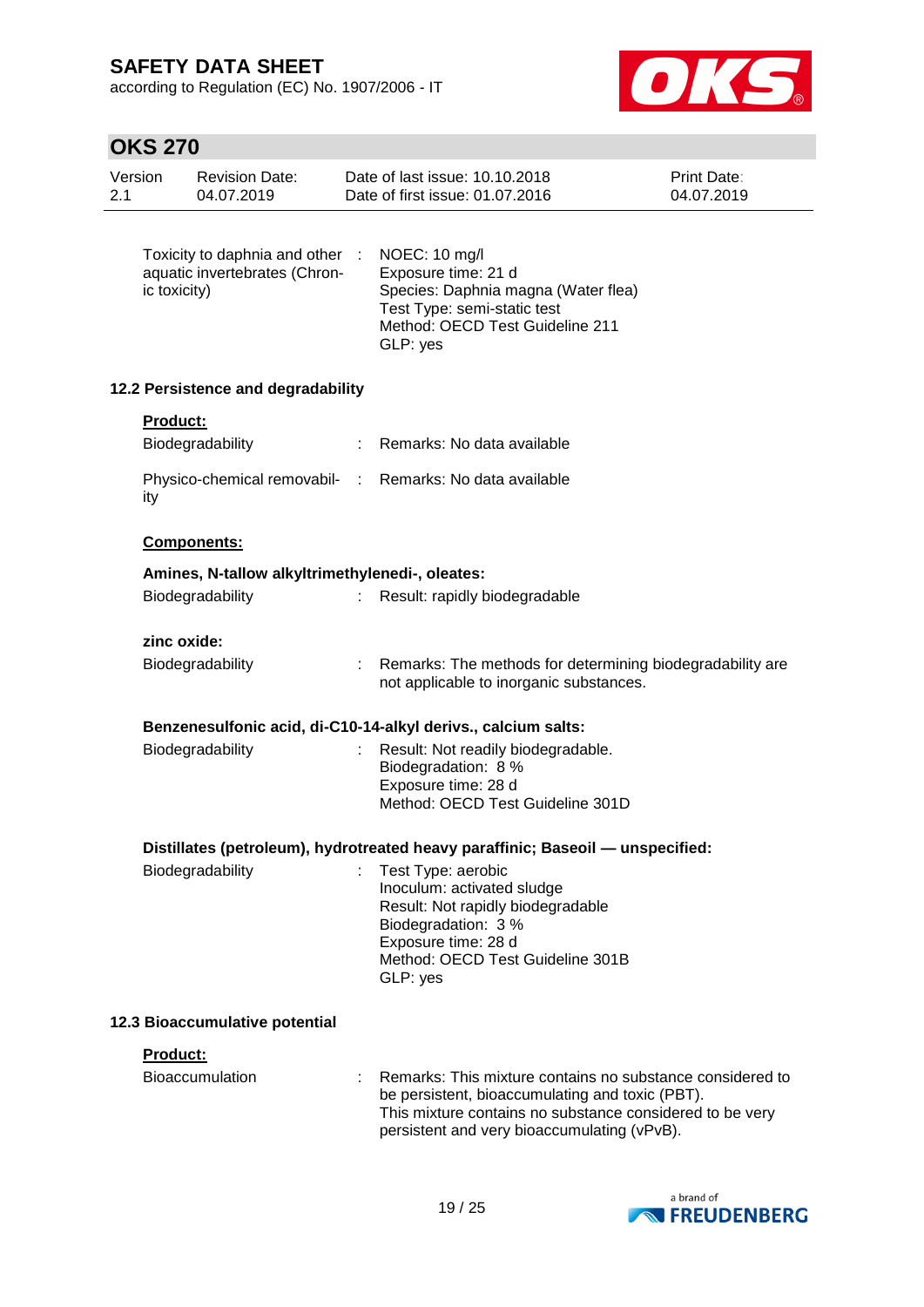according to Regulation (EC) No. 1907/2006 - IT



| 2.1 | Version                                         | <b>Revision Date:</b><br>04.07.2019                | Date of last issue: 10.10.2018<br>Date of first issue: 01.07.2016 |                                                                                                                                                                                                            | Print Date:<br>04.07.2019 |  |  |  |
|-----|-------------------------------------------------|----------------------------------------------------|-------------------------------------------------------------------|------------------------------------------------------------------------------------------------------------------------------------------------------------------------------------------------------------|---------------------------|--|--|--|
|     |                                                 | <b>Components:</b>                                 |                                                                   |                                                                                                                                                                                                            |                           |  |  |  |
|     | Amines, N-tallow alkyltrimethylenedi-, oleates: |                                                    |                                                                   |                                                                                                                                                                                                            |                           |  |  |  |
|     |                                                 | <b>Bioaccumulation</b>                             |                                                                   | Remarks: Bioaccumulation is unlikely.                                                                                                                                                                      |                           |  |  |  |
|     |                                                 |                                                    |                                                                   | Benzenesulfonic acid, di-C10-14-alkyl derivs., calcium salts:                                                                                                                                              |                           |  |  |  |
|     |                                                 | <b>Bioaccumulation</b>                             | t.                                                                | Bioconcentration factor (BCF): 70,8                                                                                                                                                                        |                           |  |  |  |
|     |                                                 | Partition coefficient: n-<br>octanol/water         | $\mathbb{R}^n$                                                    | log Pow: 26,22 (20 °C)                                                                                                                                                                                     |                           |  |  |  |
|     |                                                 |                                                    |                                                                   | Distillates (petroleum), hydrotreated heavy paraffinic; Baseoil - unspecified:                                                                                                                             |                           |  |  |  |
|     |                                                 | Partition coefficient: n-<br>octanol/water         | t.                                                                | log Pow: > 2                                                                                                                                                                                               |                           |  |  |  |
|     |                                                 | calcium distearate:                                |                                                                   |                                                                                                                                                                                                            |                           |  |  |  |
|     |                                                 | Partition coefficient: n-<br>octanol/water         |                                                                   | $log$ Pow: $0,8$<br>Method: OECD Test Guideline 107                                                                                                                                                        |                           |  |  |  |
|     |                                                 | 12.4 Mobility in soil                              |                                                                   |                                                                                                                                                                                                            |                           |  |  |  |
|     | Product:                                        |                                                    |                                                                   |                                                                                                                                                                                                            |                           |  |  |  |
|     | Mobility                                        |                                                    |                                                                   | Remarks: No data available                                                                                                                                                                                 |                           |  |  |  |
|     |                                                 | Distribution among environ-<br>mental compartments | $\mathcal{L}$                                                     | Remarks: No data available                                                                                                                                                                                 |                           |  |  |  |
|     |                                                 | 12.5 Results of PBT and vPvB assessment            |                                                                   |                                                                                                                                                                                                            |                           |  |  |  |
|     | <b>Product:</b>                                 |                                                    |                                                                   |                                                                                                                                                                                                            |                           |  |  |  |
|     | Assessment                                      |                                                    |                                                                   | This substance/mixture contains no components considered<br>to be either persistent, bioaccumulative and toxic (PBT), or<br>very persistent and very bioaccumulative (vPvB) at levels of<br>0.1% or higher |                           |  |  |  |
|     |                                                 | Components:                                        |                                                                   |                                                                                                                                                                                                            |                           |  |  |  |
|     |                                                 | Amines, N-tallow alkyltrimethylenedi-, oleates:    |                                                                   |                                                                                                                                                                                                            |                           |  |  |  |
|     | Assessment                                      |                                                    |                                                                   | Non-classified PBT substance. Non-classified vPvB sub-<br>stance.                                                                                                                                          |                           |  |  |  |
|     | zinc oxide:                                     |                                                    |                                                                   |                                                                                                                                                                                                            |                           |  |  |  |
|     | Assessment                                      |                                                    |                                                                   | Remarks: Not applicable                                                                                                                                                                                    |                           |  |  |  |
|     |                                                 |                                                    |                                                                   | Distillates (petroleum), hydrotreated heavy paraffinic; Baseoil - unspecified:                                                                                                                             |                           |  |  |  |
|     | Assessment                                      |                                                    |                                                                   | Non-classified vPvB substance. Non-classified PBT sub-<br>stance.                                                                                                                                          |                           |  |  |  |

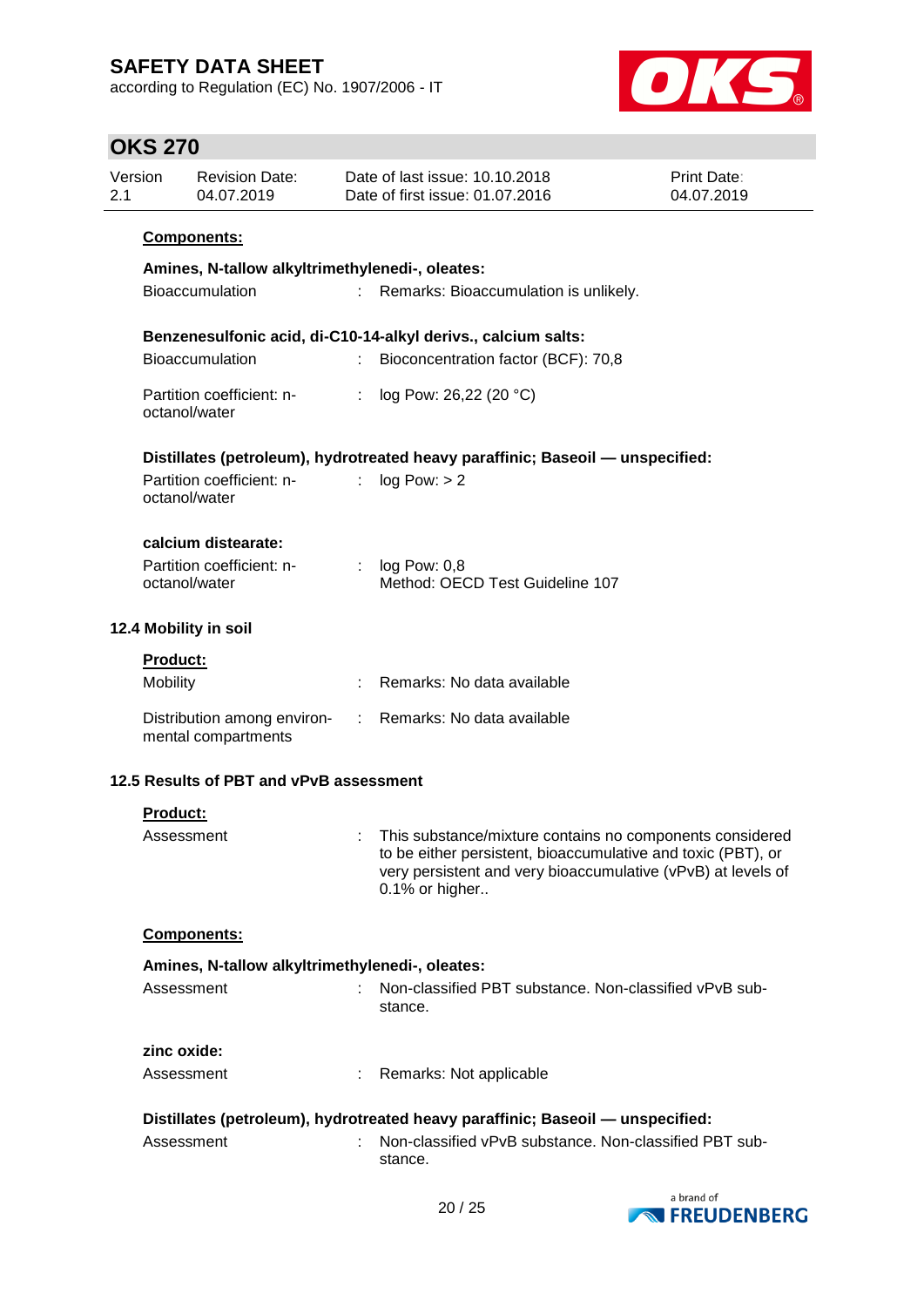according to Regulation (EC) No. 1907/2006 - IT



# **OKS 270**

| Version | Revision Date: | Date of last issue: 10.10.2018  | <b>Print Date:</b> |
|---------|----------------|---------------------------------|--------------------|
| -2.1    | 04.07.2019     | Date of first issue: 01.07.2016 | 04.07.2019         |

### **12.6 Other adverse effects**

### **Product:**

| Additional ecological infor- | Very toxic to aquatic organisms, may cause long-term adverse |
|------------------------------|--------------------------------------------------------------|
| mation                       | effects in the aquatic environment.                          |

### **SECTION 13: Disposal considerations**

### **13.1 Waste treatment methods**

| Product                | The product should not be allowed to enter drains, water<br>courses or the soil.<br>Do not dispose of with domestic refuse.<br>Dispose of as hazardous waste in compliance with local and<br>national regulations. |
|------------------------|--------------------------------------------------------------------------------------------------------------------------------------------------------------------------------------------------------------------|
|                        | Waste codes should be assigned by the user based on the<br>application for which the product was used.                                                                                                             |
| Contaminated packaging | Packaging that is not properly emptied must be disposed of as<br>the unused product.<br>Dispose of waste product or used containers according to<br>local regulations.                                             |
|                        | The following Waste Codes are only suggestions:                                                                                                                                                                    |

### **SECTION 14: Transport information**

| 14.1 UN number               |                                                                                     |
|------------------------------|-------------------------------------------------------------------------------------|
| <b>ADR</b>                   | <b>UN 3077</b>                                                                      |
| <b>IMDG</b>                  | $:$ UN 3077                                                                         |
| IATA                         | <b>UN 3077</b>                                                                      |
| 14.2 UN proper shipping name |                                                                                     |
| <b>ADR</b>                   | : ENVIRONMENTALLY HAZARDOUS SUBSTANCE, SOLID,<br>N.O.S.<br>(fatty amine derivative) |
| <b>IMDG</b>                  | : ENVIRONMENTALLY HAZARDOUS SUBSTANCE, SOLID,<br>N.O.S.<br>(fatty amine derivative) |
| IATA                         | : Environmentally hazardous substance, solid, n.o.s.<br>(fatty amine derivative)    |

### **14.3 Transport hazard class(es)**

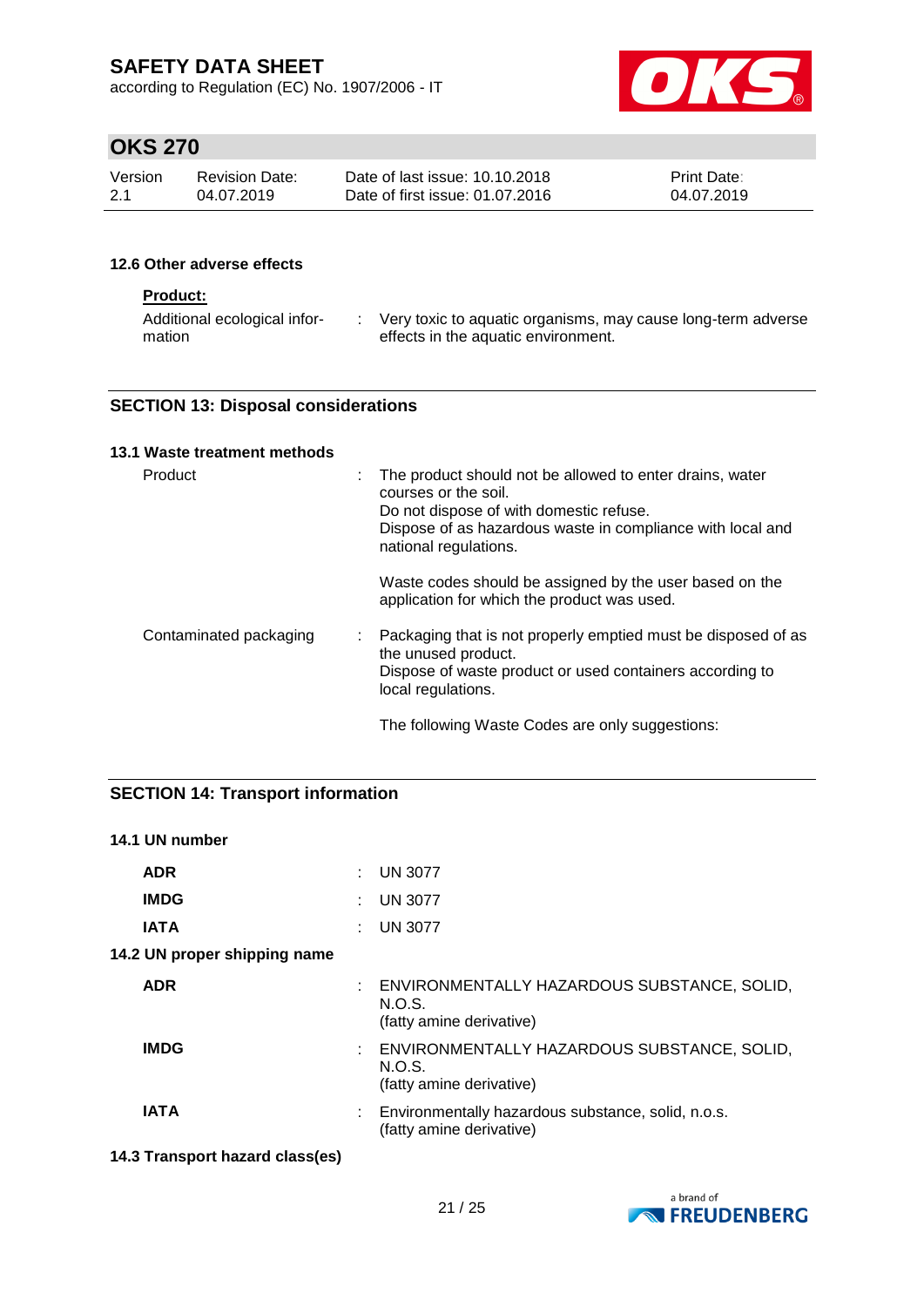according to Regulation (EC) No. 1907/2006 - IT



# **OKS 270**

| Version<br>2.1 |                                                                         | <b>Revision Date:</b><br>04.07.2019                     | Date of last issue: 10.10.2018<br><b>Print Date:</b><br>Date of first issue: 01.07.2016<br>04.07.2019 |                                                                             |  |  |  |
|----------------|-------------------------------------------------------------------------|---------------------------------------------------------|-------------------------------------------------------------------------------------------------------|-----------------------------------------------------------------------------|--|--|--|
|                |                                                                         |                                                         |                                                                                                       |                                                                             |  |  |  |
|                | <b>ADR</b>                                                              |                                                         |                                                                                                       | 9                                                                           |  |  |  |
|                | <b>IMDG</b>                                                             |                                                         |                                                                                                       | 9                                                                           |  |  |  |
|                | <b>IATA</b>                                                             |                                                         |                                                                                                       | 9                                                                           |  |  |  |
|                |                                                                         | 14.4 Packing group                                      |                                                                                                       |                                                                             |  |  |  |
|                | <b>ADR</b>                                                              | Packing group                                           |                                                                                                       | Ш                                                                           |  |  |  |
|                |                                                                         | <b>Classification Code</b>                              |                                                                                                       | M7                                                                          |  |  |  |
|                | Labels                                                                  | <b>Hazard Identification Number</b>                     |                                                                                                       | 90                                                                          |  |  |  |
|                |                                                                         |                                                         |                                                                                                       | 9                                                                           |  |  |  |
|                | <b>IMDG</b>                                                             | Packing group                                           |                                                                                                       | $\mathbf{III}$                                                              |  |  |  |
|                | Labels                                                                  |                                                         |                                                                                                       | 9                                                                           |  |  |  |
|                | EmS Code                                                                |                                                         |                                                                                                       | $F-A, S-F$                                                                  |  |  |  |
|                | aircraft)                                                               | <b>IATA (Cargo)</b><br>Packing instruction (cargo       |                                                                                                       | 956                                                                         |  |  |  |
|                |                                                                         | Packing instruction (LQ)                                |                                                                                                       | Y956                                                                        |  |  |  |
|                | Labels                                                                  | Packing group                                           |                                                                                                       | Ш                                                                           |  |  |  |
|                |                                                                         |                                                         |                                                                                                       | Class 9 - Miscellaneous dangerous substances and articles                   |  |  |  |
|                | ger aircraft)                                                           | <b>IATA (Passenger)</b><br>Packing instruction (passen- |                                                                                                       | 956                                                                         |  |  |  |
|                |                                                                         | Packing instruction (LQ)                                |                                                                                                       | Y956                                                                        |  |  |  |
|                | Labels                                                                  | Packing group                                           |                                                                                                       | $\mathbf{III}$<br>Class 9 - Miscellaneous dangerous substances and articles |  |  |  |
|                |                                                                         | <b>14.5 Environmental hazards</b>                       |                                                                                                       |                                                                             |  |  |  |
|                |                                                                         |                                                         |                                                                                                       |                                                                             |  |  |  |
|                | <b>ADR</b>                                                              | Environmentally hazardous                               |                                                                                                       | yes                                                                         |  |  |  |
|                | <b>IMDG</b>                                                             |                                                         |                                                                                                       |                                                                             |  |  |  |
|                |                                                                         | Marine pollutant                                        |                                                                                                       | yes                                                                         |  |  |  |
|                |                                                                         | <b>IATA (Passenger)</b><br>Environmentally hazardous    |                                                                                                       | yes                                                                         |  |  |  |
|                |                                                                         | <b>IATA (Cargo)</b><br>Environmentally hazardous        |                                                                                                       | yes                                                                         |  |  |  |
|                |                                                                         | 14.6 Special precautions for user                       |                                                                                                       |                                                                             |  |  |  |
|                | No special precautions required.                                        |                                                         |                                                                                                       |                                                                             |  |  |  |
|                | 14.7 Transport in bulk according to Annex II of Marpol and the IBC Code |                                                         |                                                                                                       |                                                                             |  |  |  |

Remarks : Not applicable for product as supplied.

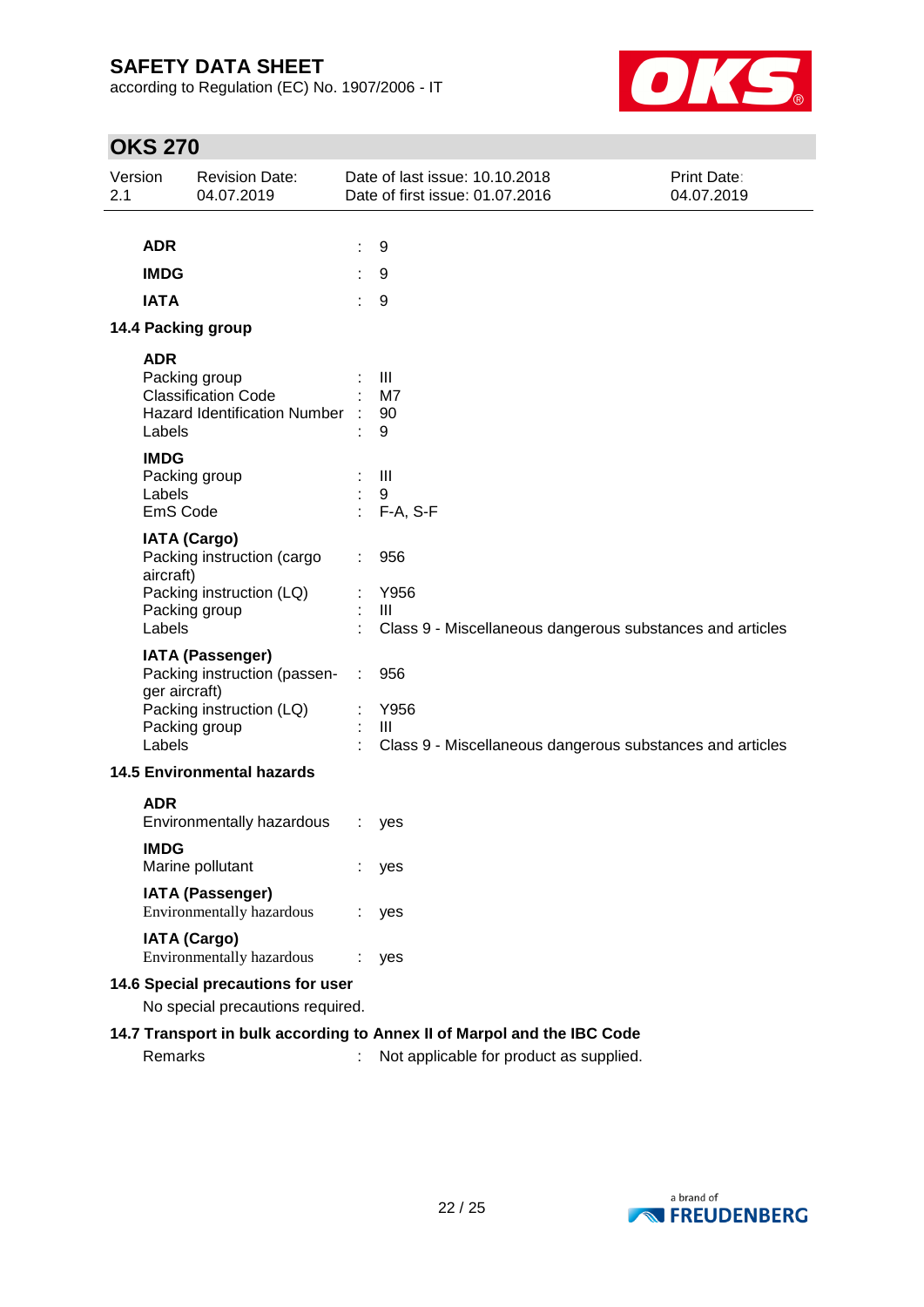according to Regulation (EC) No. 1907/2006 - IT



## **OKS 270**

| Version | Revision Date: | Date of last issue: 10.10.2018  | <b>Print Date:</b> |
|---------|----------------|---------------------------------|--------------------|
| 2.1     | 04.07.2019     | Date of first issue: 01.07.2016 | 04.07.2019         |

### **SECTION 15: Regulatory information**

#### **15.1 Safety, health and environmental regulations/legislation specific for the substance or mixture**

| REACH - Candidate List of Substances of Very High<br>Concern for Authorisation (Article 59).                                                         |     | This product does not contain sub-<br>stances of very high concern (Regu-<br>lation (EC) No 1907/2006 (REACH),<br>Article 57). |
|------------------------------------------------------------------------------------------------------------------------------------------------------|-----|--------------------------------------------------------------------------------------------------------------------------------|
| REACH - List of substances subject to authorisation<br>(Annex XIV)                                                                                   |     | Not applicable                                                                                                                 |
| Regulation (EC) No 1005/2009 on substances that de-<br>plete the ozone layer                                                                         | ÷.  | Not applicable                                                                                                                 |
| Regulation (EC) No 850/2004 on persistent organic pol-<br>lutants                                                                                    | -11 | Not applicable                                                                                                                 |
| Regulation (EC) No 649/2012 of the European Parlia-<br>ment and the Council concerning the export and import<br>of dangerous chemicals               | ÷.  | Not applicable                                                                                                                 |
| REACH - Restrictions on the manufacture, placing on<br>the market and use of certain dangerous substances,<br>preparations and articles (Annex XVII) |     | Not applicable                                                                                                                 |

#### E1

Seveso III: Directive 2012/18/EU of the European Parliament and of the Council on the control of major-accident hazards involving dangerous substances.  $Q_{\text{trans}}$ 

| E1                         |  | ENVIRONMENTAL                                                                                                                  | Quantity T | Quantity 2 |
|----------------------------|--|--------------------------------------------------------------------------------------------------------------------------------|------------|------------|
|                            |  | <b>HAZARDS</b>                                                                                                                 | 100 $t$    | 200 t      |
| Volatile organic compounds |  | $\therefore$ Directive 2010/75/EU of 24 November 2010 on industrial<br>emissions (integrated pollution prevention and control) |            |            |

Remarks: Not applicable

Other regulations:

Legislative Decree April 9,2008, 81 (Implementation of Article 1 of the Law of 3 August 2007, n. 123, concerning the protection of health and safety in the workplace.) and subsequent amendments

Legislative Decree April 3, 2006, n.152, (Environmental standards) and subsequent amendments

Legislative Decree February 6, 2009, 21 (Regulations for the execution of the provisions laid down in Regulation (EC) no. 648/2004 on detergents)

#### **15.2 Chemical safety assessment**

This information is not available.

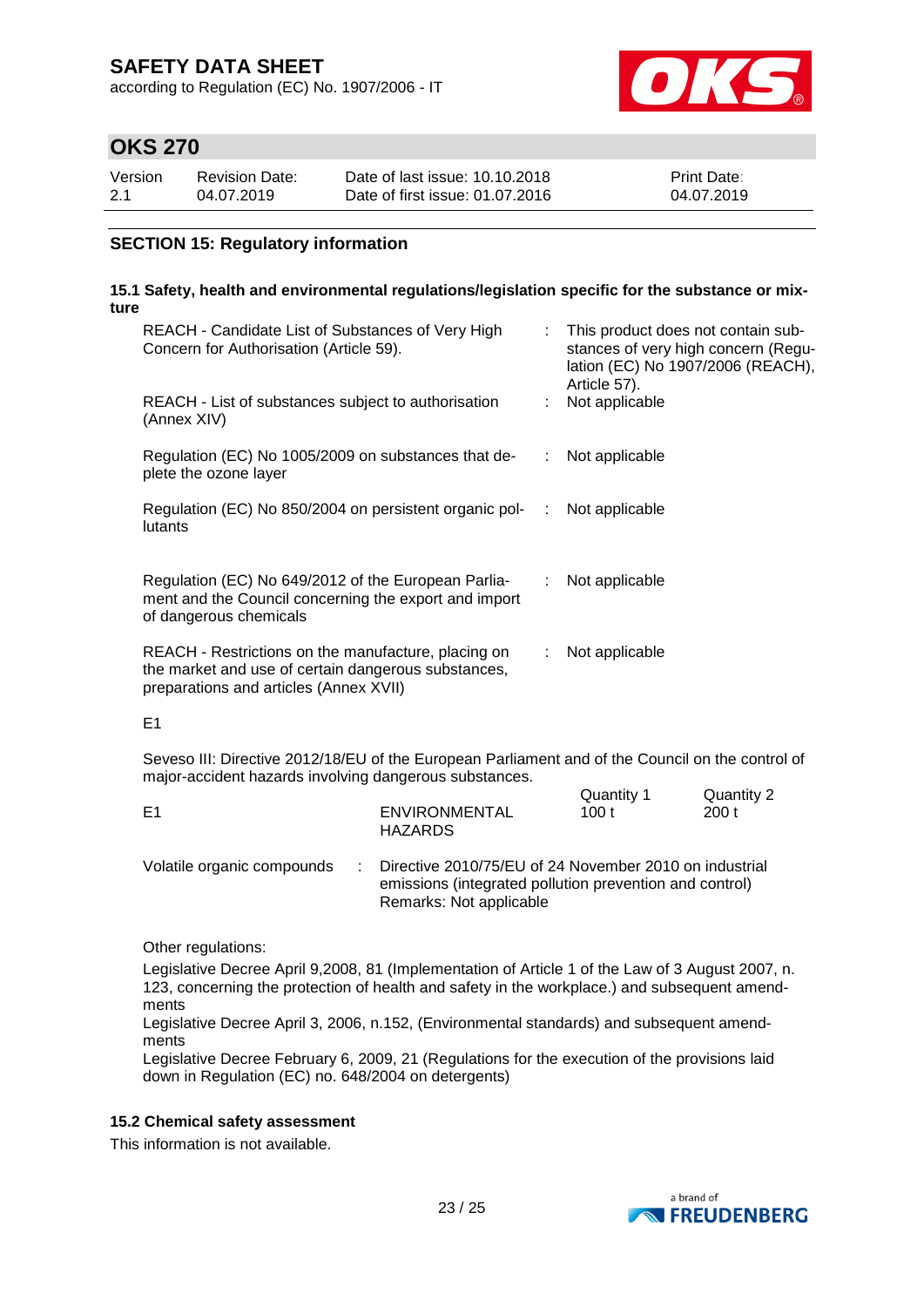according to Regulation (EC) No. 1907/2006 - IT



## **OKS 270**

| Version | Revision Date: | Date of last issue: 10.10.2018  | <b>Print Date:</b> |
|---------|----------------|---------------------------------|--------------------|
| 2.1     | 04.07.2019     | Date of first issue: 01.07.2016 | 04.07.2019         |

#### **SECTION 16: Other information**

| <b>Full text of H-Statements</b> |                                                                                    |
|----------------------------------|------------------------------------------------------------------------------------|
| H304                             | May be fatal if swallowed and enters airways.                                      |
| H315                             | Causes skin irritation.                                                            |
| H317                             | : May cause an allergic skin reaction.                                             |
| H319                             | : Causes serious eye irritation.                                                   |
| H373                             | May cause damage to organs through prolonged or repeated<br>exposure if swallowed. |
| H400                             | : Very toxic to aquatic life.                                                      |
| H410                             | Very toxic to aquatic life with long lasting effects.                              |

#### **Full text of other abbreviations**

Note H : The classification and labelling shown for this substance applies to the hazardous property(ies) indicated by the hazard statement(s) in combination with the hazard class(es) and category(ies) shown. The requirements of Article 4 for manufacturers, importers or downstream users of this substance apply to all other hazard classes and categories. For hazard classes where the route of exposure or the nature of the effects leads to a differentiation of the classification of the hazard class, the manufacturer, importer or downstream user is required to consider the routes of exposure or the nature of the effects not already considered. The final label shall follow the requirements of Article 17 and of section 1.2 of Annex I. Note L **interpretent in the classification as a carcinogen need not apply if it can be** shown that the substance contains less than 3 % DMSO extract as measured by IP 346 "Determination of polycyclic aromatics in unused lubricating base oils and asphaltene free petroleum fractions - Dimethyl sulphoxide extraction refractive index method", Institute of Petroleum, London. This note applies only to certain complex oil-derived substances in Part 3.

ADN - European Agreement concerning the International Carriage of Dangerous Goods by Inland Waterways; ADR - European Agreement concerning the International Carriage of Dangerous Goods by Road; AICS - Australian Inventory of Chemical Substances; ASTM - American Society for the Testing of Materials; bw - Body weight; CLP - Classification Labelling Packaging Regulation; Regulation (EC) No 1272/2008; CMR - Carcinogen, Mutagen or Reproductive Toxicant; DIN - Standard of the German Institute for Standardisation; DSL - Domestic Substances List (Canada); ECHA - European Chemicals Agency; EC-Number - European Community number; ECx - Concentration associated with x% response; ELx - Loading rate associated with x% response; EmS - Emergency Schedule; ENCS - Existing and New Chemical Substances (Japan); ErCx - Concentration associated with x% growth rate response; GHS - Globally Harmonized System; GLP - Good Laboratory Practice; IARC - International Agency for Research on Cancer; IATA - In-